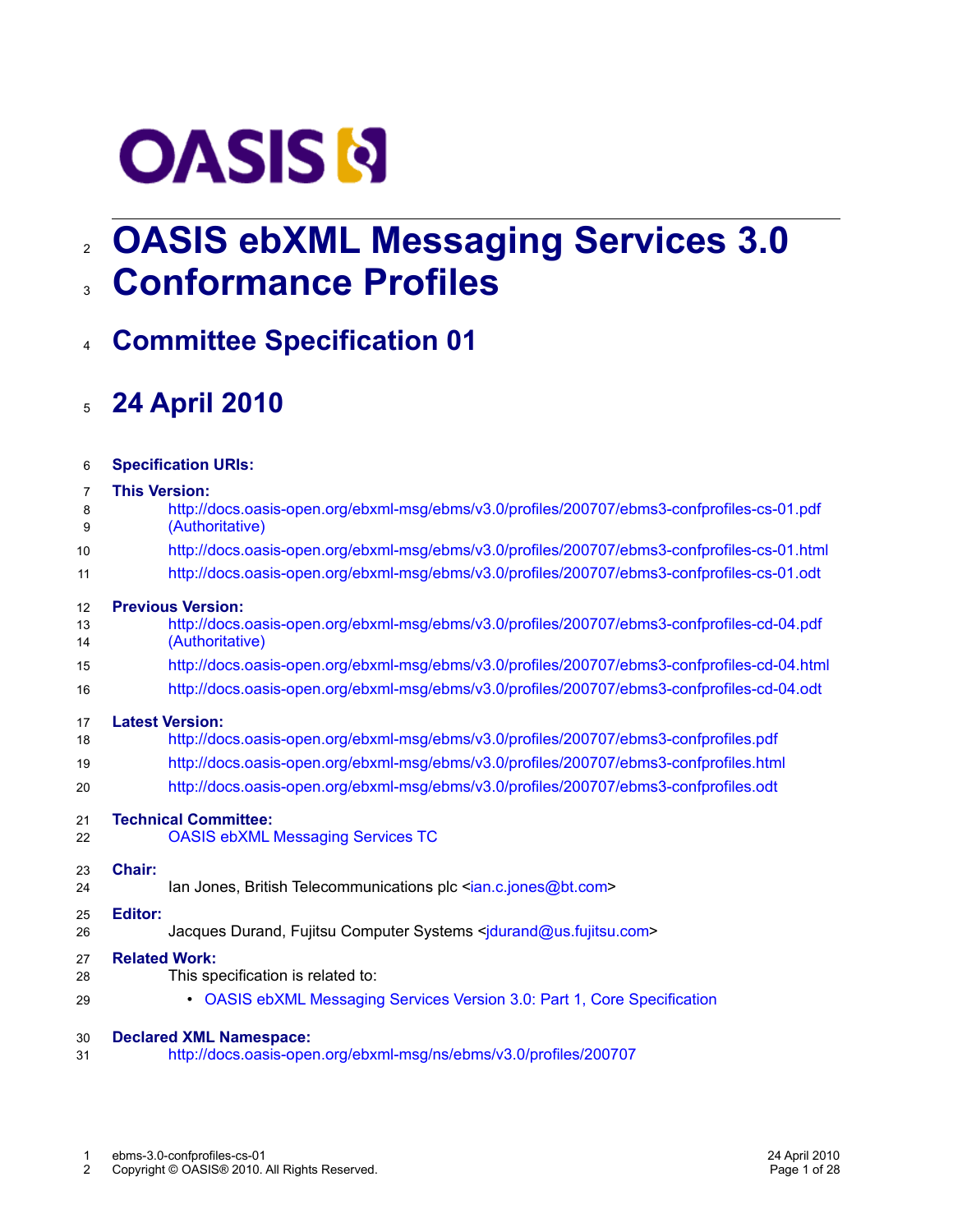#### **Abstract:** 32

This document is a supplement to the ebMS-3 specification [ebMS3]. It defines some conformance profiles that support specific messaging styles or context of use. Future releases of this document are likely to be augmented with additional conformance profiles that reflect the choices or needs of user communities. As a pre-condition to interoperability it is necessary for two implementations to agree on which common conformance profile, or which compatible conformance profiles, they will comply with. This document and its future releases is intended as a medium to publish conformance profiles that users and products will claim compliance with. 33 34 35 36 37 38 39

#### **Status:** 40

- This document was last revised or approved by the ebXML Messaging Services Committee on the above date. The level of approval is also listed above. Check the "Latest Version" or "Latest Approved Version" location noted above for possible later revisions of this document. 41 42 43
- Technical Committee members should send comments on this specification to the Technical Committee's email list. Others should send comments to the Technical Committee by using the "Send A Comment" button on the Technical Committee's web page at 44 45 46
- <http://www.oasis-open.org/committees/ebxml-msg/> 47
- For information on whether any patents have been disclosed that may be essential to 48
- implementing this specification, and any offers of patent licensing terms, please refer to the Intellectual Property Rights section of the Technical Committee web page at 49 50
- <http://www.oasis-open.org/committees/ebxml-msg/ipr.php> 51
- The non-normative errata page for this specification is located at 52
- <http://www.oasis-open.org/committees/ebxml-msg/> 53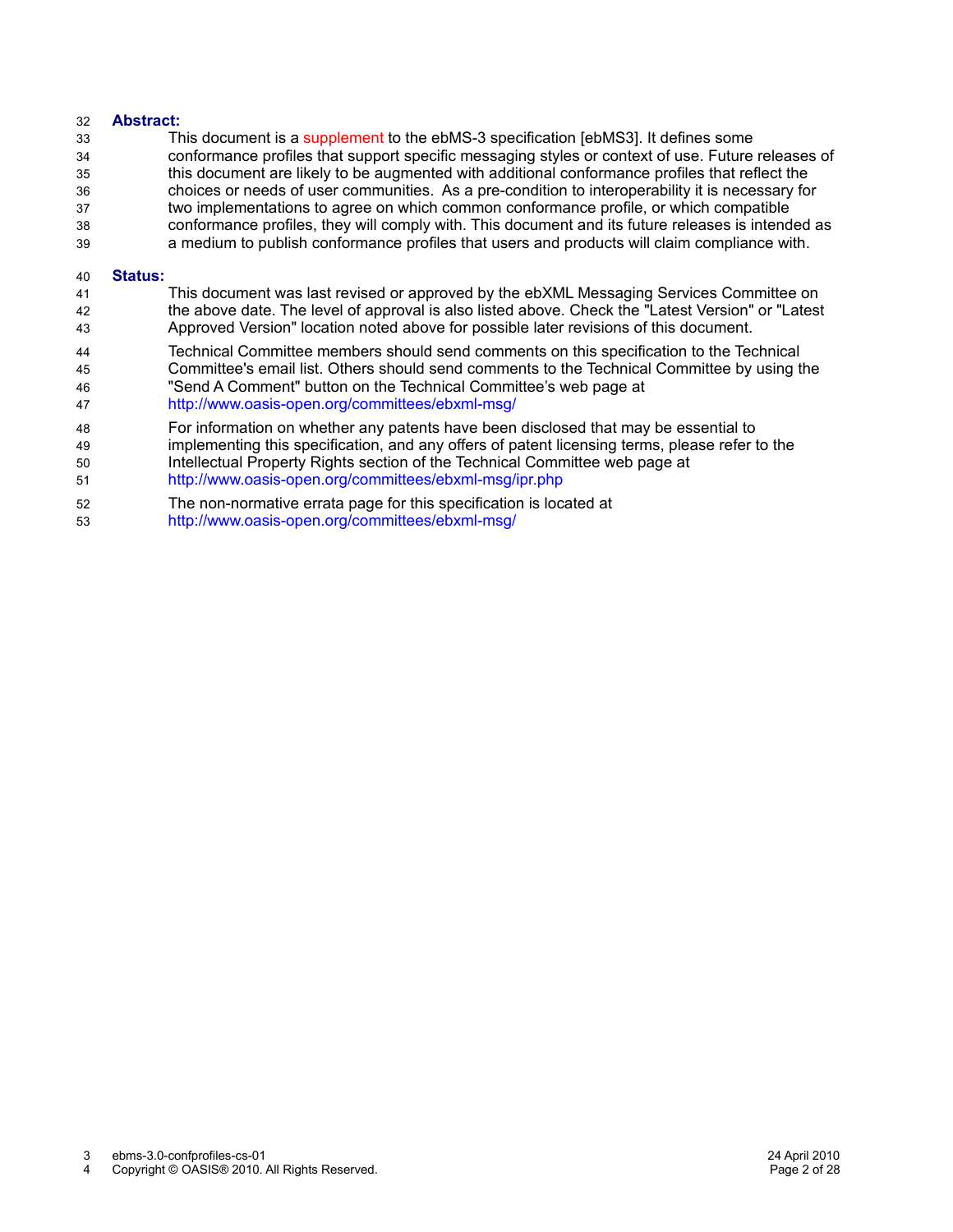# **Notices**  $54$

Copyright © OASIS® 2010. All Rights Reserved. 55

All capitalized terms in the following text have the meanings assigned to them in the OASIS Intellectual Property Rights Policy (the "OASIS IPR Policy"). The full Policy may be found at the OASIS website. 56 57

This document and translations of it may be copied and furnished to others, and derivative works that comment on or otherwise explain it or assist in its implementation may be prepared, copied, published, and distributed, in whole or in part, without restriction of any kind, provided that the above copyright notice and this section are included on all such copies and derivative works. However, this document itself may not be modified in any way, including by removing the copyright notice or references to OASIS, except as needed for the purpose of developing any document or deliverable produced by an OASIS Technical Committee (in which case the rules applicable to copyrights, as set forth in the OASIS IPR Policy, must be followed) or as required to translate it into languages other than English. 58 59 60 61 62 63 64 65

The limited permissions granted above are perpetual and will not be revoked by OASIS or its successors or assigns. 66 67

This document and the information contained herein is provided on an "AS IS" basis and OASIS 68

DISCLAIMS ALL WARRANTIES, EXPRESS OR IMPLIED, INCLUDING BUT NOT LIMITED TO ANY 69

WARRANTY THAT THE USE OF THE INFORMATION HEREIN WILL NOT INFRINGE ANY 70

OWNERSHIP RIGHTS OR ANY IMPLIED WARRANTIES OF MERCHANTABILITY OR FITNESS FOR A 71

PARTICULAR PURPOSE. 72

OASIS requests that any OASIS Party or any other party that believes it has patent claims that would 73

necessarily be infringed by implementations of this OASIS Committee Specification or OASIS Standard, 74

to notify OASIS TC Administrator and provide an indication of its willingness to grant patent licenses to 75

such patent claims in a manner consistent with the IPR Mode of the OASIS Technical Committee that 76

produced this specification. 77

OASIS invites any party to contact the OASIS TC Administrator if it is aware of a claim of ownership of 78

any patent claims that would necessarily be infringed by implementations of this specification by a patent 79

holder that is not willing to provide a license to such patent claims in a manner consistent with the IPR  $80$ 

Mode of the OASIS Technical Committee that produced this specification. OASIS may include such 81

claims on its website, but disclaims any obligation to do so. 82

OASIS takes no position regarding the validity or scope of any intellectual property or other rights that 83

might be claimed to pertain to the implementation or use of the technology described in this document or 84

the extent to which any license under such rights might or might not be available; neither does it represent that it has made any effort to identify any such rights. Information on OASIS' procedures with 85

respect to rights in any document or deliverable produced by an OASIS Technical Committee can be 86 87

found on the OASIS website. Copies of claims of rights made available for publication and any 88

assurances of licenses to be made available, or the result of an attempt made to obtain a general license 89

or permission for the use of such proprietary rights by implementers or users of this OASIS Committee 90

Specification or OASIS Standard, can be obtained from the OASIS TC Administrator. OASIS makes no 91

representation that any information or list of intellectual property rights will at any time be complete, or 92

that any claims in such list are, in fact, Essential Claims. 93

The names "OASIS", ebXML, ebXML Messaging Services, ebMS are trademarks of [OASIS,](http://www.oasis-open.org/) the owner 94

and developer of this specification, and should be used only to refer to the organization and its official outputs. OASIS welcomes reference to, and implementation and use of, specifications, while reserving 95 96

the right to enforce its marks against misleading uses. Please see 97

<http://www.oasis-open.org/who/trademark.php>for above guidance. 98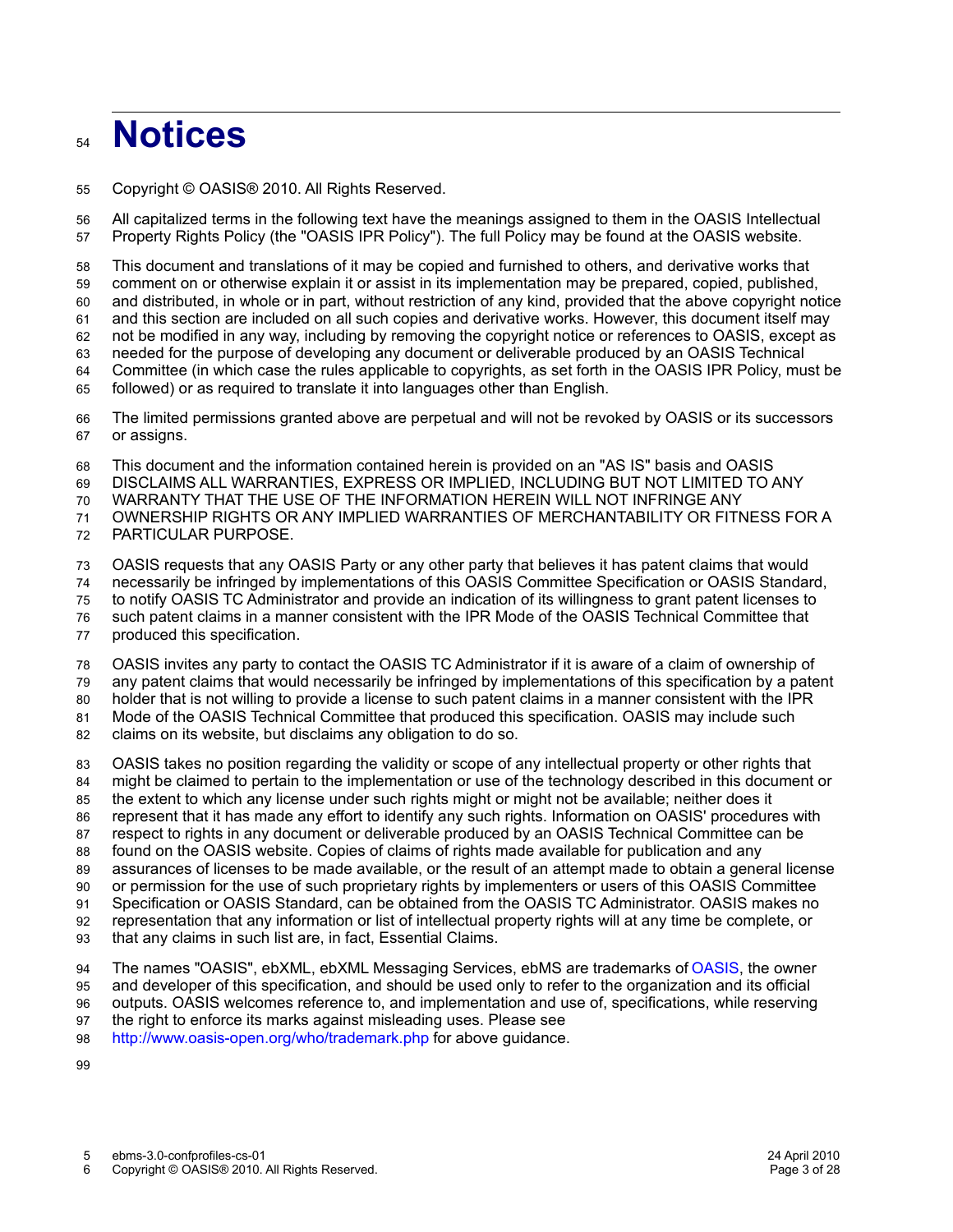# **Table of Contents**

| 100 |  |
|-----|--|
| 101 |  |
| 102 |  |
| 103 |  |
| 104 |  |
| 105 |  |
| 106 |  |
| 107 |  |
| 108 |  |
| 109 |  |
| 110 |  |
| 111 |  |
| 112 |  |
| 113 |  |
| 114 |  |
| 115 |  |
| 116 |  |
| 117 |  |
| 118 |  |
| 119 |  |
| 120 |  |
| 121 |  |
| 122 |  |
| 123 |  |
| 124 |  |
| 125 |  |
| 126 |  |
| 127 |  |
| 128 |  |
| 129 |  |
| 130 |  |
| 131 |  |
| 132 |  |
|     |  |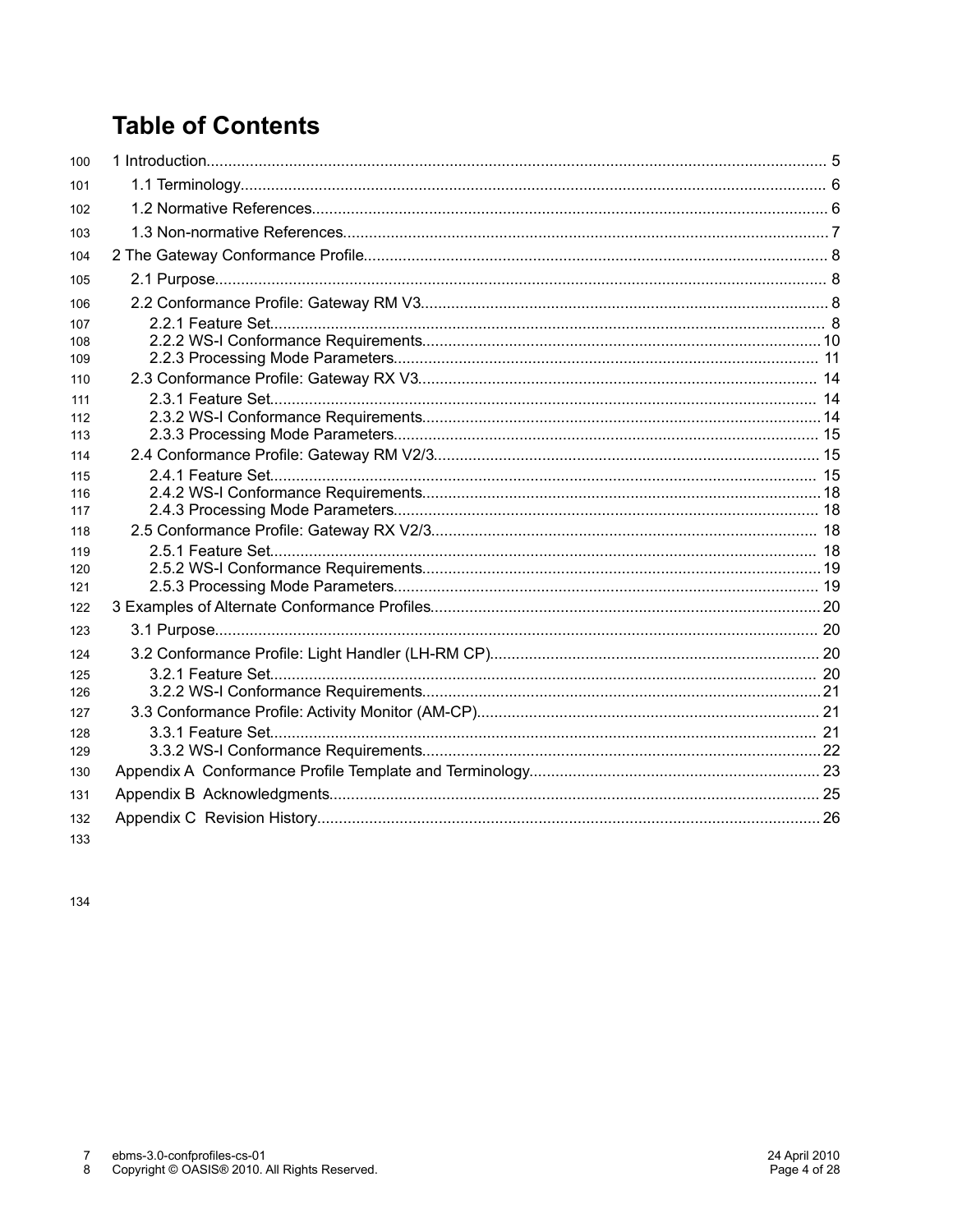## **1 Introduction** 135

The intent of the core ebMS-3 specification [ebMS3] is to provide a stable, normative framework for developers to work with, but is not sufficient for guaranteeing "out-of-the-box" interoperability between conforming implementations. The specification contains options and makes use of third-party specifications for which more than one alternative may exist (e.g. SOAP 1.1 vs SOAP 1.2). Implementations of ebMS-3 must generally settle on some of these options in order to interoperate. The main specification intentionally does not prescribe which ones should be used by an implementation: it is the role of conformance profiles to do so. The notion of conformance profile used here has been defined in [QAFrameW]. 136 137 138 139 140 141 142 143

Different user communities may elect to use different conformance profiles, reflecting different sets of options. Or, they may decide to use different versions of referred third-party specifications that are still in transition at the time the core specificaiton is written (e.g. SOAP, and WSS). These elections – which may evolve over time and are more dependent on usage patterns than the core specification - are captured by conformance profiles. Because conformance profiles are dependent on the needs and choices of user communities, and because they may evolve faster than the underlying core specification (here ebMS-3) i.e. some profiles will get deprecated, or new ones will appear - it is preferable that they are not defined in the core specification which is expected to remain a stable reference. Instead, conformance profiles are specified in a separate document that is not part of the standard and is easier to update.

Future releases of the present document are likely to be augmented with additional conformance profiles 153

that reflect the choices or needs of user communities. This document intends to serve as a medium for 154

publishing such conformance profiles. Conformance profiles only refer to selected options and features 155

that are already described in a normative way in the ebMS-3 specification: it is possible to conform to the core ebMS-3 specification without conforming to one of its profiles, but conforming to one of the profiles 156 157

described here implies conformance to the core ebMS-3 specification. 158

Section 2 introduces a conformance profile – the "Gateway profile" that lists the features expected of a Message Service Handler (MSH) acting as e-Business or e-Government gateway to back-end systems. 159 160

Although wide-scale interoperability is best served by having all users adopt a single profile, at the time this document is written there are two transitional aspects that call for temporary definitions of some variants of the Gateway profile: 161 162 163

- There is today a significant user base for ebMS V2. Given the disruptive leap from V2 to V3 (largely due to convergence with Web services protocols), there is a need for a multi-version profile supporting both (V2+V3). Conforming implementations will be able to interact both with partners using V2 and partners using V3. 164 165 166 167
- There exist two largely equivalent specifications for reliable messaging: (a) WS-Reliability 1.1 and (b) WS-ReliableMessaging. (a) has been an OASIS standard for several years, has been tested and implemented by communities of users, notably in Asia. (b) is a more recent standard, still awaiting for WS-I interoperability guidance, but enjoying a broad support among US-based companies. 168 169 170 171 172

These transitional aspects are likely to vanish in the long run, but they call for supportive conformance profiles for the time being. As a result, the following variants of the gateway profile are defined here: 173 174

175

- **Gateway RM V2/3:** supporting both ebMS V2 and V3, using WS-Reliability1.1 (produced by the WSRM OASIS TC) as reliable messaging specification. 176 177
- **Gateway RM V3:** supporting ebMS V3 exactly in the same way as the previous RM V2/3 profile, but not requiring support for V2. Conformance to Gateway RM V2/3 implies conformance to Gateway RM V3. 178 179 180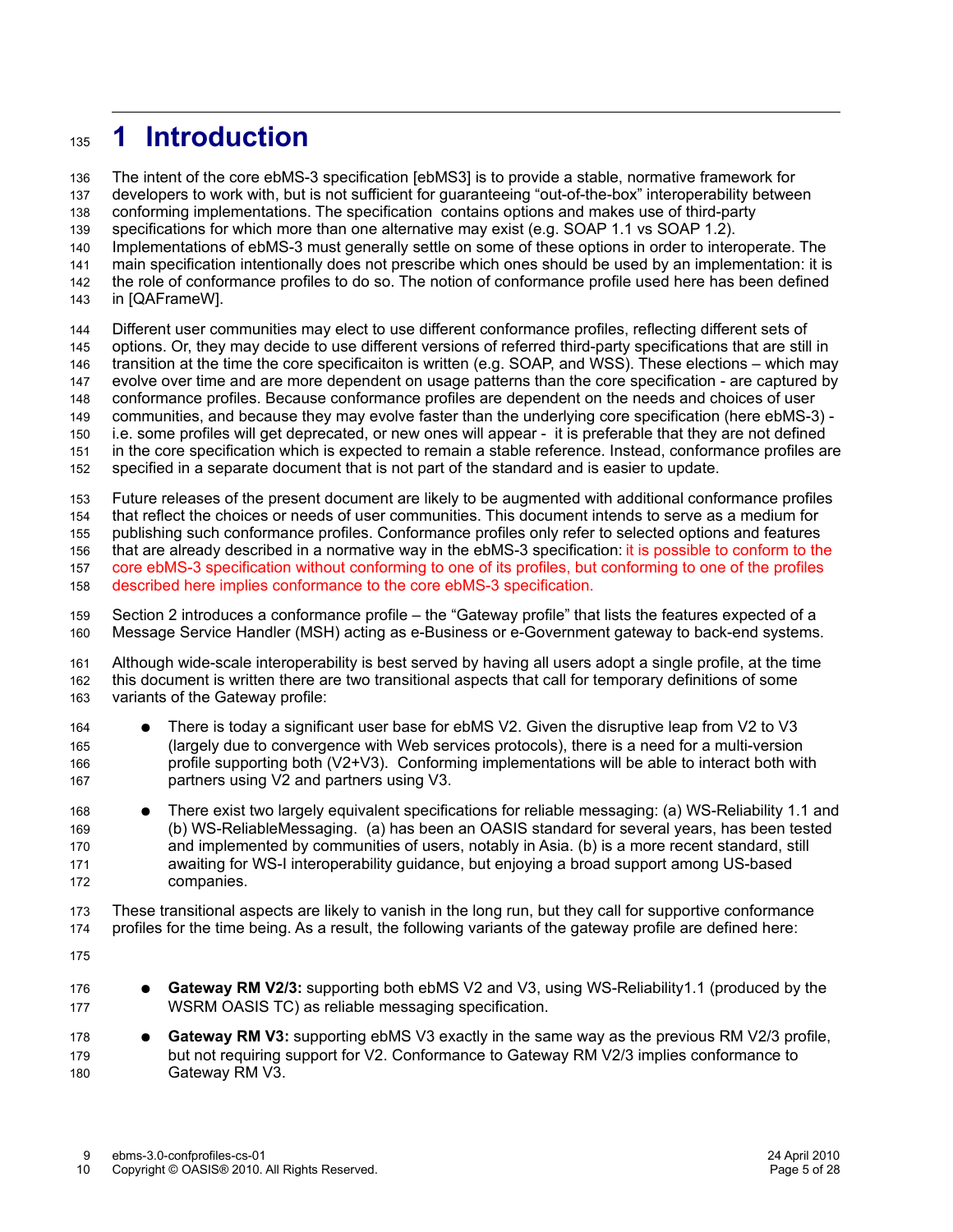- **Gateway RX V2/3:** supporting both ebMS V2 and V3 with same features as Gateway RM V2/3, except that it uses WS-ReliableMessaging (produced by the WS-RX OASIS TC) as reliable messaging specification. 181 182 183
- **Gateway RX V3:** supporting ebMS V3 exactly in the same way as the previous RX V2/3 profile, but not requiring support for V2. Conformance to Gateway RX V2/3 implies conformance to Gateway RX V3. 184 185 186
- 187

*NOTE: It is certainly possible for an implementation or product to support all these conformance profiles simultaneously. As already mentioned, a product conforming to Gateway RM V2/3 or RX V2/3 will automatically conform respectively to Gateway RM V3 or RX V3. In addition, an MSH implementation can conform to both Gateway RM V2/3 and Gateway RX V2/3, by simply alternating at run-time between the two reliability modules used for RM and RX. This run-time assignment may be implemented in various ways, e.g. by using a different URL, or by associating a particular reliability processing with specific user data (e.g. originating party ID). The P-Mode would be the place where to specify which reliability mode is to be associated with a particular message content.* 188 189 190 191 192 193 194 195

Prior experience in diverse communication sectors (e.g. TVs, cell phones and messaging middleware) has shown that adoption is best promoted by facilitating local or "regional" interoperability first – i.e. by recognizing that different communities of users may have different requirements and therefore adoption paths. These would be served by different conformance profiles. Then in a second phase, global interoperability needs will push for some consolidation, meaning convergence toward a core conformance profile elected by all. 196 197 198 199 200 201

In addition to defining an e-Business / e-Government Gateway profile and its transitional variants, the role of this document is to provide some framework and notation for defining additional profiles, a couple of which are provided as examples. 202 203 204

#### **1.1 Terminology** 205

The keywords "MUST", "MUST NOT", "REQUIRED", "SHALL", "SHALL NOT", "SHOULD", "SHOULD NOT", "RECOMMENDED", "MAY", and "OPTIONAL" in this specification are to be interpreted as described in IETF RFC 2119. 206 207 208

#### **1.2 Normative References**  $209$

| 210<br>211<br>212 | [ebMS2]           | OASIS Standard, OASIS ebXML Message Service Specification Version 2.0,<br>April 1, 2002. http://www.oasis-open.org/committees/ebxml-<br>msg/documents/ebMS v2 0.pdf           |
|-------------------|-------------------|-------------------------------------------------------------------------------------------------------------------------------------------------------------------------------|
| 213<br>214<br>215 | [ebMS3]           | OASIS Standard, OASIS ebXML Messaging Services, Version 3.0: Part 1, Core<br>Features, 2007. http://docs.oasis-open.org/ebxml-<br>msg/ebms/v3.0/core/ebms_core-3.0-spec.pdf   |
| 216<br>217        | <b>[RFC 2119]</b> | S. Bradner. Key words for use in RFCs to Indicate Requirement Levels. IETF<br>RFC 2119, March 1997. http://www.ietf.org/rfc/rfc2119.txt                                       |
| 218               | [UCC-MS2]         | UCC/EAN Basic Reliable ebXML Messaging v2.0 Interoperability Testing, 2002.                                                                                                   |
| 219<br>220        | [WSIAP10]         | WS-I Attachment Profile V1.0, Web-Services Interoperability Consortium, 2007.<br>http://www.ws-i.org/deliverables/workinggroup.aspx?wg=basicprofile                           |
| 221<br>222        | [WSIBP12]         | WS-I Basic Profile V1.2 (draft), Web-Services Interoperability Consortium, 2007.<br>http://www.ws-i.org/deliverables/workinggroup.aspx?wg=basicprofile                        |
| 223<br>224<br>225 | [WSIBSP11]        | Abbie Barbir, et al, eds, Basic Security Profile Version 1.1, Web-Services<br>Interoperability Consortium, 2006.<br>http://www.wsi.org/Profiles/BasicSecurityProfile-1.1.html |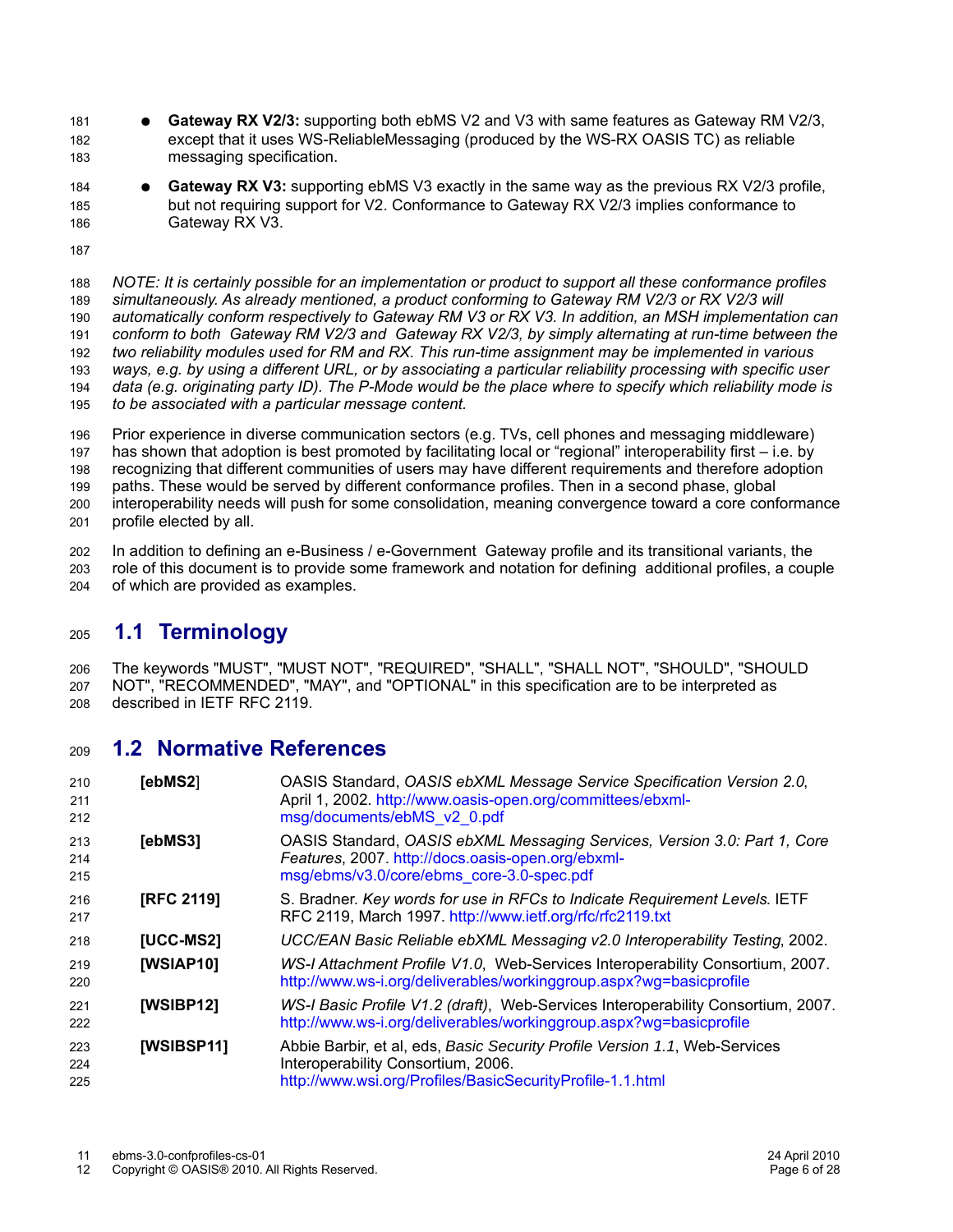| 226<br>227 | <b>rebBP-SIG1</b> | OASIS ebXML Business Process TC, ebXML Business Signals Schema, 2006.<br>http://docs.oasis-open.org/ebxml-bp/ebbp-signals-2.0 |
|------------|-------------------|-------------------------------------------------------------------------------------------------------------------------------|
| 228        |                   |                                                                                                                               |

#### **1.3 Non-normative References** 229

| 230 | [QAFrameW] | Karl Dubost, et al, eds, QA Framework: Specification Guidelines, 2005. |
|-----|------------|------------------------------------------------------------------------|
| 231 |            | http://www.w3.org/TR/qaframe-spec/                                     |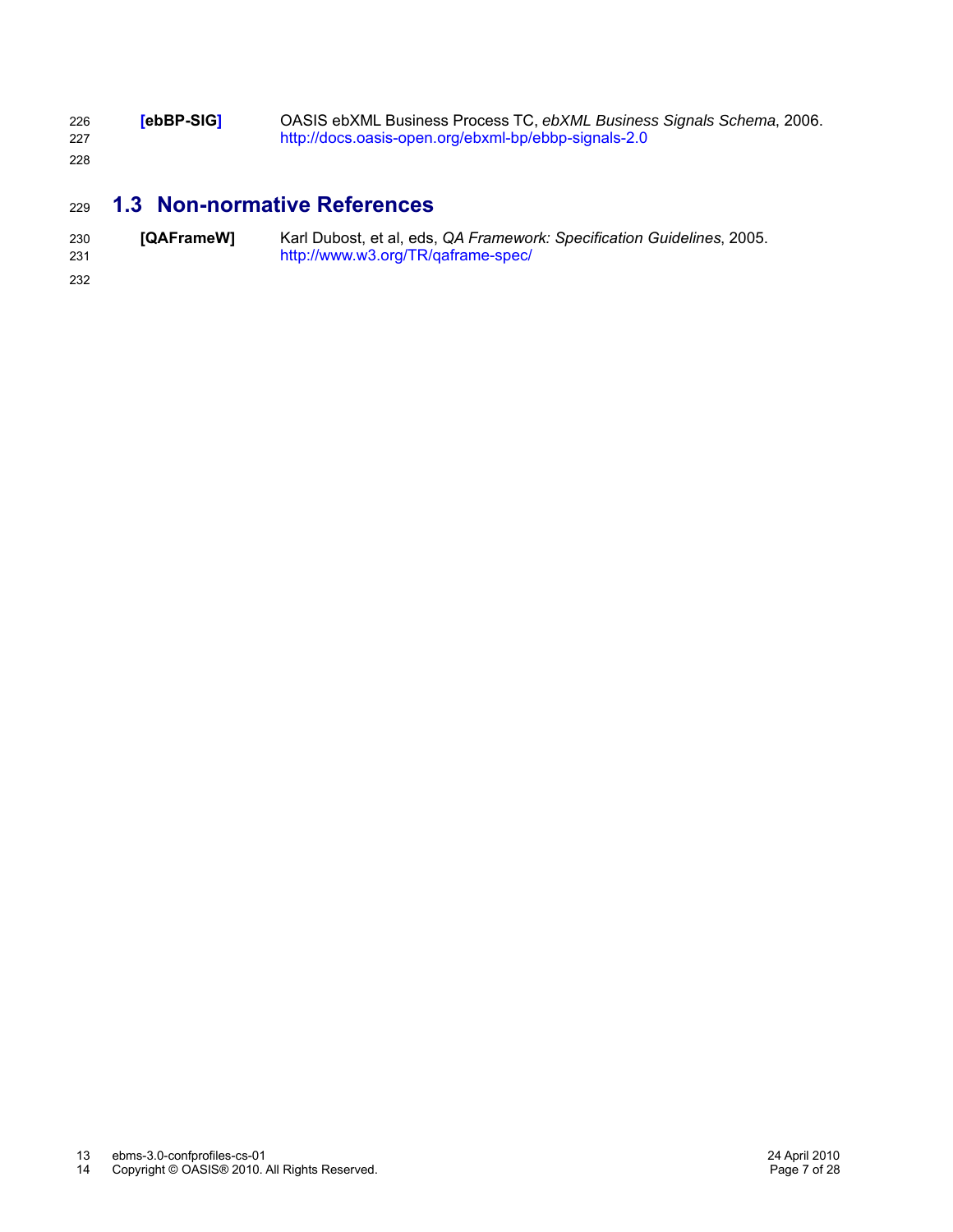# **2 The Gateway Conformance Profile** 233

#### **2.1 Purpose** 234

The *Gateway* conformance profile (or G-CP) is the baseline for conducting electronic business. G-CP addresses the messaging requirements of most enterprise e-Business or e-Government gateways. 235 236

It is expected that user communities will generate variants of the G-CP profile that differ by their interoperability parameters, e.g. a variant that uses a transport other than HTTP. Also, the Gateway messaging function may evolve over time to reflect an evolution of the enterprise gateway requirements among the user community. A line of evolution is along the versions of the underlying specifications used by ebMS V3.0, in particular SOAP and WSS. After careful consideration at the time the ebMS V3.0 specification is finalized, the following versions have been selected for G-CP: 237 238 239 240 241 242

- SOAP 1.2 has been selected because of support by most SOAP stacks (most of these stacks also support SOAP 1.1). 243 244
- Both WSS 1.0 and WSS 1.1. Although 1.1 is too recent to be broadly supported by implementers, this version supports security of attachments. While G-CP mandates support for both, the version to be used for a particular exchange or with a particular partner can still be specified in the processing mode (P-Mode). This makes it possible for a partially conforming implementation to interoperate with others. 245 246 247 248 249

As mentioned in the introduction, G-CP comes in four variants, called here transitional variants. The first one to be described here is Gateway RM V3, based on the WS-Reliability1.1 standard for reliable messaging. 250 251 252

#### **2.2 Conformance Profile: Gateway RM V3** 253

- The Gateway RM V3 is identified by the URI: 254
- http://docs.oasis-open.org/ebxml-msg/ebms/v3.0/ns/cprofiles/200707/gateway-rmv3 255
- This section identifies the requirements for conforming to this profile. 256

#### **2.2.1 Feature Set** 257

Gateway RM V3 is defined as follows, using the table template and terminology provided in Appendix F 258

("Conformance") of the core ebXML Messaging Services V3.0 specification [ebMS3]. 259

| Conformance<br><b>Profile:</b>      | <b>Profile summary:</b> <"Sending+Receiving" / " gateway-rmv3" /<br>Level 1 / HTTP1.1 + SOAP 1.2 + WSS1.1 + WS-Reliability 1.1 > |
|-------------------------------------|----------------------------------------------------------------------------------------------------------------------------------|
| <b>Gateway RM</b><br>V <sub>3</sub> |                                                                                                                                  |
| <b>Functional</b><br><b>Aspects</b> | <b>Profile Feature Set</b>                                                                                                       |
| ebMS MEP                            | The implementation MUST support all ebMS simple MEPs, in either Sender or<br>Receiver role:                                      |
|                                     | One-way / Push,                                                                                                                  |
|                                     | One-way / Pull,                                                                                                                  |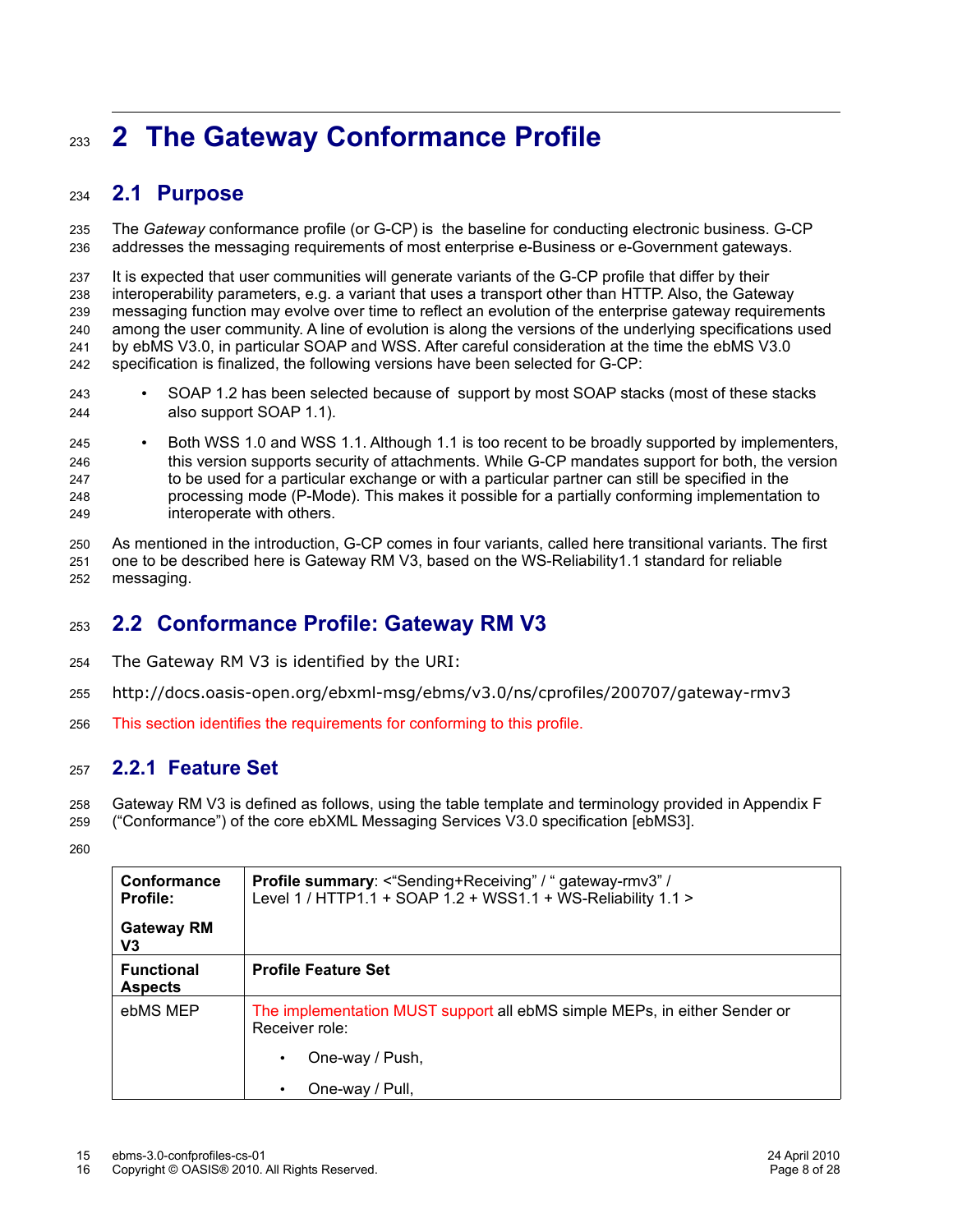|             | Two-way / Sync (both Initiator and Responder roles)<br>$\bullet$                                                                                                                                                                                                                                                                                                                       |
|-------------|----------------------------------------------------------------------------------------------------------------------------------------------------------------------------------------------------------------------------------------------------------------------------------------------------------------------------------------------------------------------------------------|
|             | Regardless of which MEP is used, the sending of an eb: Receipt message MUST be<br>supported:                                                                                                                                                                                                                                                                                           |
|             | For the One-way / Push, both "response" and "callback" reply patterns<br>MUST be supported.                                                                                                                                                                                                                                                                                            |
|             | For the One-way / Pull, the "callback" pattern is the only viable option. The<br>$\bullet$<br>sender of the User message MUST accept (i.e. must not Fault and must<br>process as expected) an eb:Receipt either piggybacked on a PullRequest,<br>or sent separately. The User message receiver MUST be able to send an<br>eb:Receipt separately from the PullRequest.                  |
|             | For the Two-way / Sync, both "response" and "callback" reply patterns must<br>$\bullet$<br>be supported for the first leg. The "callback" pattern is the only viable option<br>for the second leg. The reply sender MUST accept an eb:Receipt either<br>piggybacked on another User message, or sent separately. The reply<br>receiver MUST be able to send an eb: Receipt separately. |
|             | Use of the ebbpsig: Non Repudiation Information element (as defined in [ebBP-SIG])<br>MUST be supported as content for the eb: Receipt message, both by sender and<br>receiver.                                                                                                                                                                                                        |
| Reliability | The following message reliability features MUST be supported:                                                                                                                                                                                                                                                                                                                          |
|             | Sender and Receiver MSH MUST support the following QoS features for<br>$\bullet$<br>pushed or pulled ebMS messages: at-least-once, at-most-once, exactly-<br>once.                                                                                                                                                                                                                     |
|             | Receiver MSH MUST be able to acknowledge pulled messages<br>$\bullet$<br>(AtLeastOnce.Contract.AckResponse="true").                                                                                                                                                                                                                                                                    |
|             | Receiver MSH MUST supports Acknowledgments on delivery (supports P-<br>$\bullet$<br>Mode with Reliability.AtLeastOnce.Contract.AckOnDelivery="true")                                                                                                                                                                                                                                   |
|             | Sender and Receiver MSH MUST support the following reply patterns for<br>$\bullet$<br>acknowledgments (P-Mode AtLeastOnce.ReplyPattern): either "response",<br>or "callback" (no support for polling required)                                                                                                                                                                         |
| Security    | The following message security features MUST be supported:                                                                                                                                                                                                                                                                                                                             |
|             | Sender and Receiver MSH MUST support username / password token,<br>$\bullet$<br>digital signatures and encryption.                                                                                                                                                                                                                                                                     |
|             | Sender and Receiver MSH MUST support content-only transforms.<br>$\bullet$                                                                                                                                                                                                                                                                                                             |
|             | Sender and Receiver MSH MUST support security of attachments as<br>$\bullet$<br>required.                                                                                                                                                                                                                                                                                              |
|             | Sender and Receiver MSH MUST support message authorization at P-<br>Mode level (see 7.10 in [ebMS3]) using wsse: Username Token profile.<br>Authorization of the Pull signal - for a particular MPC - must be supported at<br>minimum.                                                                                                                                                 |
|             | NOTE on XMLDsig: XMLDsig allows arbitrary XSLT Transformations when<br>constructing the plaintext over which a signature or reference is created.                                                                                                                                                                                                                                      |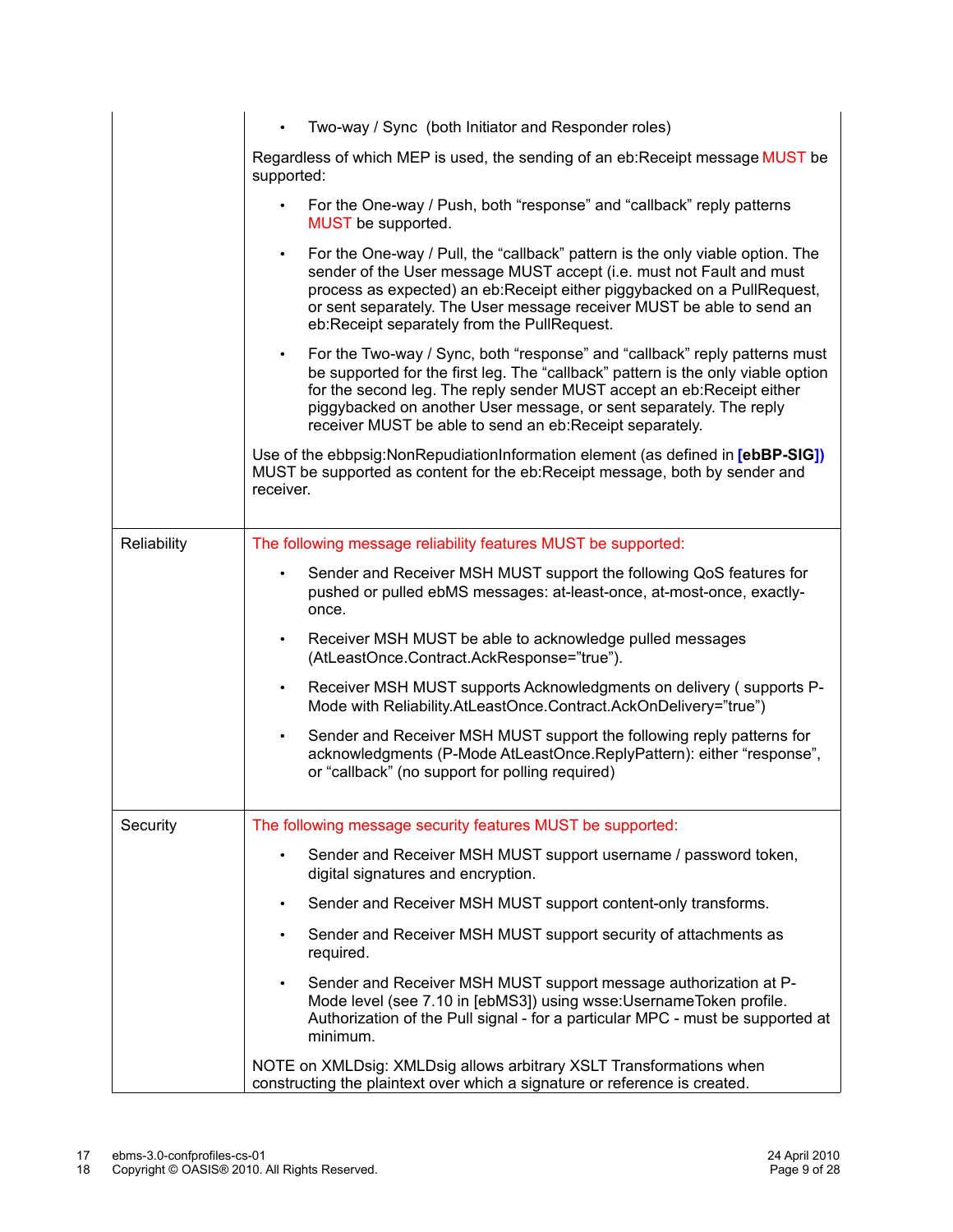|                                   | Conforming applications that allow use of XSLT transformations when verifying<br>either signatures or references are encouraged to maintain lists of "safe"<br>transformations for a given partner, service, action and role combination. Static<br>analysis of XSLT expressions with a human user audit is encouraged for trusting a<br>given expression as "safe"                                                                                                                                                                                                                                                                                                                                                                                                                                                                                                                                                                                                                                                                                                                                                                                                                                                                                                                        |
|-----------------------------------|--------------------------------------------------------------------------------------------------------------------------------------------------------------------------------------------------------------------------------------------------------------------------------------------------------------------------------------------------------------------------------------------------------------------------------------------------------------------------------------------------------------------------------------------------------------------------------------------------------------------------------------------------------------------------------------------------------------------------------------------------------------------------------------------------------------------------------------------------------------------------------------------------------------------------------------------------------------------------------------------------------------------------------------------------------------------------------------------------------------------------------------------------------------------------------------------------------------------------------------------------------------------------------------------|
| Error generation<br>and reporting | The following error handling features MUST be supported:<br>Capability of the Receiving MSH to report errors from message processing,<br>either as ebMS error messages or as Faults to the Sending MSH. The<br>following modes of reporting to Sending MSH are supported: (a) sending<br>error as a separate request (ErrorHandling.Report.ReceiverErrorsTo= <url<br>of Sending MSH&gt;), (b) sending error on the back channel of underlying<br/>protocol (ErrorHandling.Report.AsResponse="true").<br/>Capability to report to a third-party address<br/><math display="inline">\bullet</math><br/>(ErrorHandling.Report.ReceiverErrorsTo=<other address="">).<br/>Capability of Sending MSH to report generated errors as notifications to the<br/>message producer (support for Report.ProcessErrorNotifyProducer="true")<br/>(e.g. delivery failure).<br/>Generated errors: All specified errors MUST be generated when applicable,<br/><math display="inline">\bullet</math><br/>except for EBMS:0010: On Receiving MSH, no requirement to generate<br/>error EBMS:0010 for discrepancies between message header and the<br/>following P-Mode features: P-Mode.reliability and P-Mode.security, but<br/>requirement to generate such error for other discrepancies.</other></url<br> |
| Message<br>Partition<br>Channels  | Support for additional message channels beside the default is REQUIRED, so that<br>selective pulling by a partner MSH is possible.                                                                                                                                                                                                                                                                                                                                                                                                                                                                                                                                                                                                                                                                                                                                                                                                                                                                                                                                                                                                                                                                                                                                                         |
| Message<br>packaging              | The following message packaging features MUST be supported:<br>Support for attachments is REQUIRED.<br>Support for MessageProperties is REQUIRED.<br>Ability to process messages that contain both a signal message unit<br>$\bullet$<br>(eb:SignalMessage) and a user message unit (eb:UserMessage) is<br><b>REQUIRED.</b>                                                                                                                                                                                                                                                                                                                                                                                                                                                                                                                                                                                                                                                                                                                                                                                                                                                                                                                                                                |
| Interoperability<br>Parameters    | Transport: HTTP 1.1<br><b>SOAP version: 1.2</b><br>Reliability Specification: WS-Reliability 1.1. Only "Response" or "Callback"<br>ReplyPattern values are required to be supported.<br>Security Specification: WSS1.0 and WSS 1.1. When using the One-way / Pull<br>MEP or the Two-way / Sync MEP, the response message must use by default the<br>same WSS version as the request message. Otherwise, the version to be applied to<br>a message is specified in the P-Mode security                                                                                                                                                                                                                                                                                                                                                                                                                                                                                                                                                                                                                                                                                                                                                                                                      |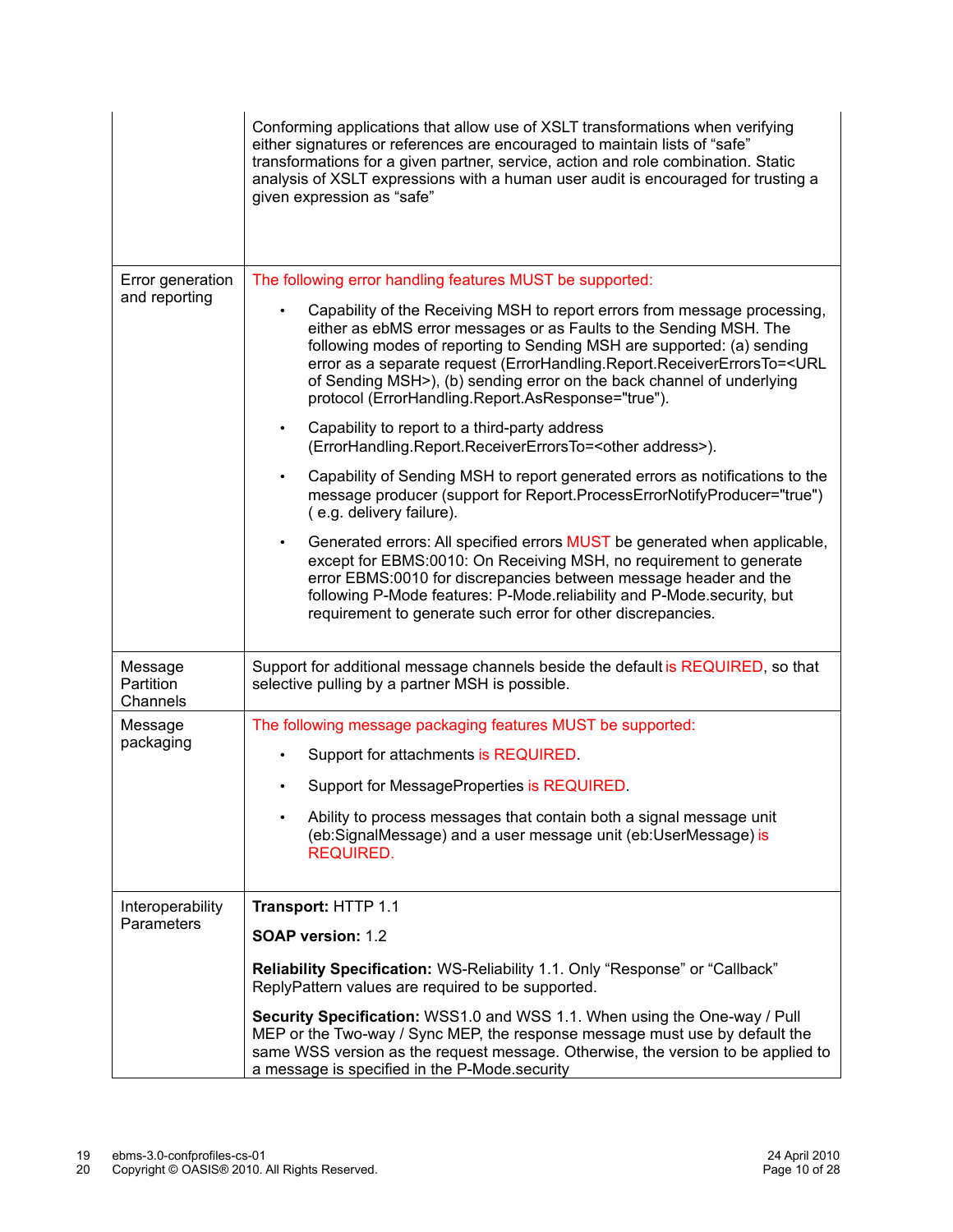# 261

#### **2.2.2 WS-I Conformance Requirements** 262

The Web-Services Interoperability consortium has defined guidelines for interoperability of SOAP messaging implementations. In order to ensure maximal interoperability across different SOAP stacks, MIME and HTTP implementations, this conformance profile requires compliance with the following WS-I profiles: 263 264 265 266

- Basic Security Profile (BSP) 1.1 [ WSIBSP11] 267
- Attachment Profile (AP) 1.0, [WSIAP10] with regard to the use of MIME and SwA. 268
- Notes: 269

– Compliance with AP1.0 would normally require compliance with BP1.1, which in turn requires the absence of SOAP Envelope in the HTTP response of a One-Way (R2714). However, recent BP versions such as BP1.2 [WSIBP12] override this requirement. Consequently, the Gateway conformance profile does not require conformance to these deprecated requirements inherited from BP1.1 (R2714, R1143) regarding the use of HTTP. 270 271 272 273 274

– The above WS-I profiles must be complied with within the scope of features exhibited by the Gateway RM V3 ebMS conformance profile. For example, since only SOAP 1.2 is required by Gateway RM V3, the requirements from BSP 1.1 that depend on SOAP 1.1 would not apply. Similarly, none of the requirements for DESCRIPTION (WSDL) or REGDATA (UDDI) apply here, as these are not used. 275 276 277 278

- This conformance profile may be refined in a future version to require conformance to the following WS-I profiles, once approved and published by WS-I: 279 280
- Basic Profile 2.0 (BP2.0)iui 281
- 282

#### **2.2.3 Processing Mode Parameters** 283

Summary of P-Mode parameters that must be supported by an implementation conforming to this profile. For each parameter, either: 284 285

- full support is required: an implementation is supposed to support the possible options for this parameter. 286 287
- Support for a subset of values is required. 288
- No support is required: an implementation is not required to support the features controlled by this parameter, and therefore not required to understand this parameter. 289 290
- 291

#### **0. General PMode parameters:** 292

- **(PMode.**ID**:** support not required) 293
- **(PMode.Agreement:** support not required) 294
- **PMode.MEP:** support for**:** [http://www.oasis-open.org/committees/ebxml-msg/](http://www.oasis-open.org/committees/ebxml-msg/%20%7Bone-way) [{one-way,](http://www.oasis-open.org/committees/ebxml-msg/%20%7Bone-way) two-way} 295 296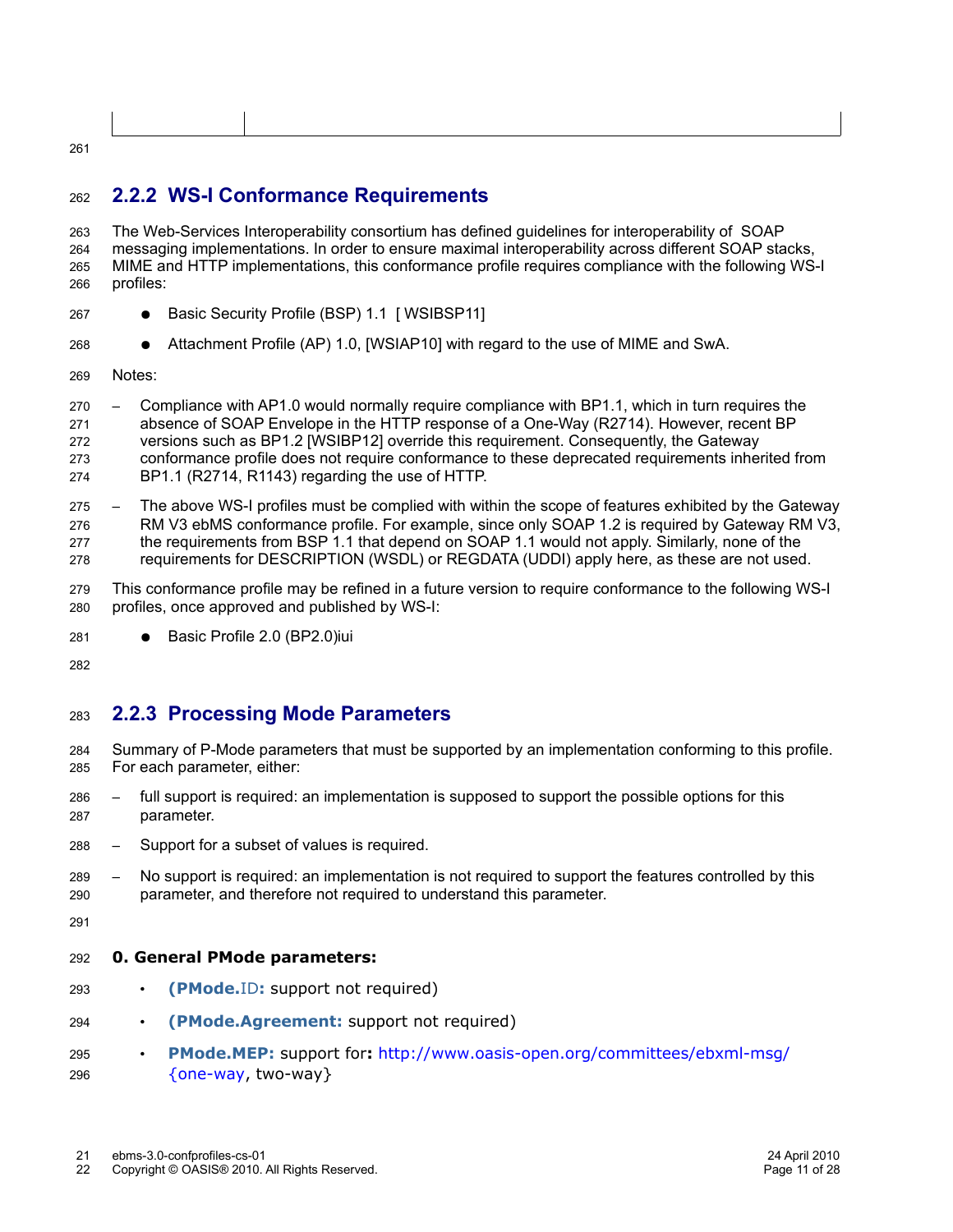| 297<br>298 |           | PMode.MEPbinding: support for: http://www.oasis-open.org/committees/ebxml-<br>msg/{ push, pull, sync}                                            |
|------------|-----------|--------------------------------------------------------------------------------------------------------------------------------------------------|
| 299        | $\bullet$ | PMode. Initiator. Party: support required.                                                                                                       |
| 300        | $\bullet$ | PMode.Initiator.Role: support required.                                                                                                          |
| 301<br>302 |           | <b>PMode.</b> Initiator. Authorization. username and<br>PMode.Initiator.Authorization.password: support for: wsse:UsernameToken.                 |
| 303        | $\bullet$ | PMode.Responder.Party: support required.                                                                                                         |
| 304        | $\bullet$ | PMode.Responder.Role: support required.                                                                                                          |
| 305<br>306 | $\bullet$ | PMode.Responder.Authorization.username and<br>PMode.Responder.Authorization.password: support for: wsse:UsernameToken.                           |
| 307        |           |                                                                                                                                                  |
| 308        |           | 1. PMode[1].Protocol:                                                                                                                            |
| 309        | $\bullet$ | PMode[1].Protocol.Address: support for "http" scheme.                                                                                            |
| 310        |           | PMode[1].Protocol.SOAPVersion: support for SOAP 1.2.                                                                                             |
| 311        |           |                                                                                                                                                  |
| 312        |           | 2.PMode[1].BusinessInfo:                                                                                                                         |
| 313        | $\bullet$ | PMode <sup>[1]</sup> . BusinessInfo. Service: support required.                                                                                  |
| 314        | $\bullet$ | PMode <sup>[1]</sup> . BusinessInfo. Action: support required.                                                                                   |
| 315        | $\bullet$ | PMode[1].BusinessInfo.Properties[]: support required.                                                                                            |
| 316        | $\bullet$ | (PMode[1].BusinessInfo.PayloadProfile[]:not required)                                                                                            |
| 317        | $\bullet$ | (PMode[1].BusinessInfo.PayloadProfile.maxSize: not required)                                                                                     |
| 318        | $\bullet$ | PMode <sup>[1]</sup> . BusinessInfo.MPC: support required.                                                                                       |
| 319        |           |                                                                                                                                                  |
| 320        |           | 3. PMode[1].ErrorHandling:                                                                                                                       |
| 321        |           | (PMode[1]. ErrorHandling. Report. Sender Errors To: support not required)                                                                        |
| 322<br>323 |           | PMode[1]. ErrorHandling. Report. ReceiverErrorsTo: support required (for address of<br>the MSH sending the message in error or for third-party). |
| 324        | $\bullet$ | PMode[1].ErrorHandling.Report.AsResponse: support required (true/false).                                                                         |
| 325        | $\bullet$ | (PMode[1].ErrorHandling.Report.ProcessErrorNotifyConsumer support not required)                                                                  |
| 326<br>327 |           | PMode[1].ErrorHandling.Report.ProcessErrorNotifyProducer: support required<br>(true/false)                                                       |
| 328<br>329 |           | PMode[1].ErrorHandling.Report.DeliveryFailuresNotifyProducer: support required<br>(true/false)                                                   |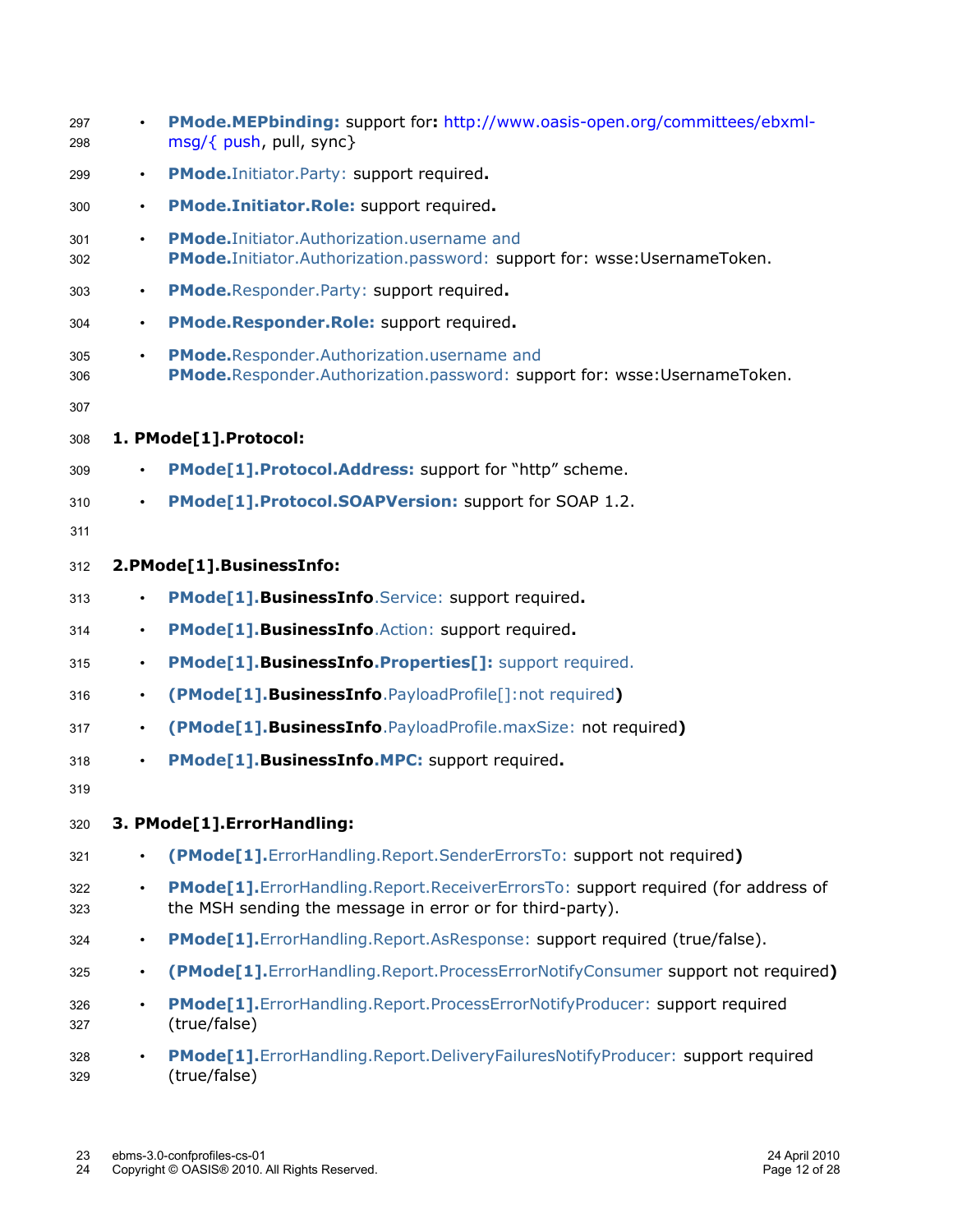| 330        |           |                                                                                                |
|------------|-----------|------------------------------------------------------------------------------------------------|
| 331        |           | 4. PMode[1].Reliability:                                                                       |
| 332        | $\bullet$ | PMode[1]. Reliability. At Least Once. Contract: support required (true/false)                  |
| 333        | $\bullet$ | PMode[1].Reliability.AtLeastOnce.Contract.AckOnDelivery: true/false                            |
| 334        | $\bullet$ | PMode[1].Reliability.AtLeastOnce.Contract.AcksTo: support required.                            |
| 335<br>336 | $\bullet$ | PMode[1].Reliability.AtLeastOnce.Contract.AckResponse: support required<br>(true/false)        |
| 337<br>338 |           | PMode[1].Reliability.AtLeastOnce.ReplyPattern: support required for: {Response,<br>Callback }. |
| 339        | $\bullet$ | PMode[1].Reliability.AtMostOnce.Contract: support required (true/false)                        |
| 340        | $\bullet$ | (PMode[1].Reliability.InOrder.Contract: support not required)                                  |
| 341        | $\bullet$ | (PMode[1]. Reliability. Start Group: support not required)                                     |
| 342        | $\bullet$ | (PMode[1].Reliability.Correlation: support not required)                                       |
| 343        | $\bullet$ | (PMode[1].Reliability.TerminateGroup: support not required)                                    |
| 344        |           |                                                                                                |
| 345        |           | 5. PMode[1].Security:                                                                          |
| 346        | $\bullet$ | <b>PMode[1].</b> Security. WSSVersion: support required for: {1.0, 1.1 }                       |
| 347        | $\bullet$ | PMode[1].Security.X509.Sign: support required.                                                 |
| 348        | $\bullet$ | PMode[1]. Security. X509. Signature. Certificate: support required.                            |
| 349        | $\bullet$ | PMode[1].Security.X509.Signature.HashFunction: support required.                               |
| 350        | $\bullet$ | PMode[1].Security.X509.Signature.Algorithm: support required.                                  |
| 351        | $\bullet$ | PMode[1]. Security. X509. Encryption. Encrypt: support required.                               |
| 352        |           | PMode[1].Security.X509.Encryption.Certificate: support required.                               |
| 353        | $\bullet$ | PMode[1].Security.X509.Encryption.Algorithm: support required.                                 |
| 354        | $\bullet$ | (PMode[1].Security.X509.Encryption.MinimumStrength: support not required)                      |
| 355        | $\bullet$ | PMode[1].Security.UsernameToken.username: support required.                                    |
| 356        | $\bullet$ | PMode[1].Security.UsernameToken.password: support required.                                    |
| 357        | $\bullet$ | PMode[1].Security.UsernameToken.Digest: support required (true/false)                          |
| 358        | $\bullet$ | (PMode[1].Security.UsernameToken.Nonce: not required)                                          |
| 359        |           | PMode[1].Security.UsernameToken.Created: support required.                                     |
| 360        | $\bullet$ | PMode[1].Security.PModeAuthorize: support required (true/false)                                |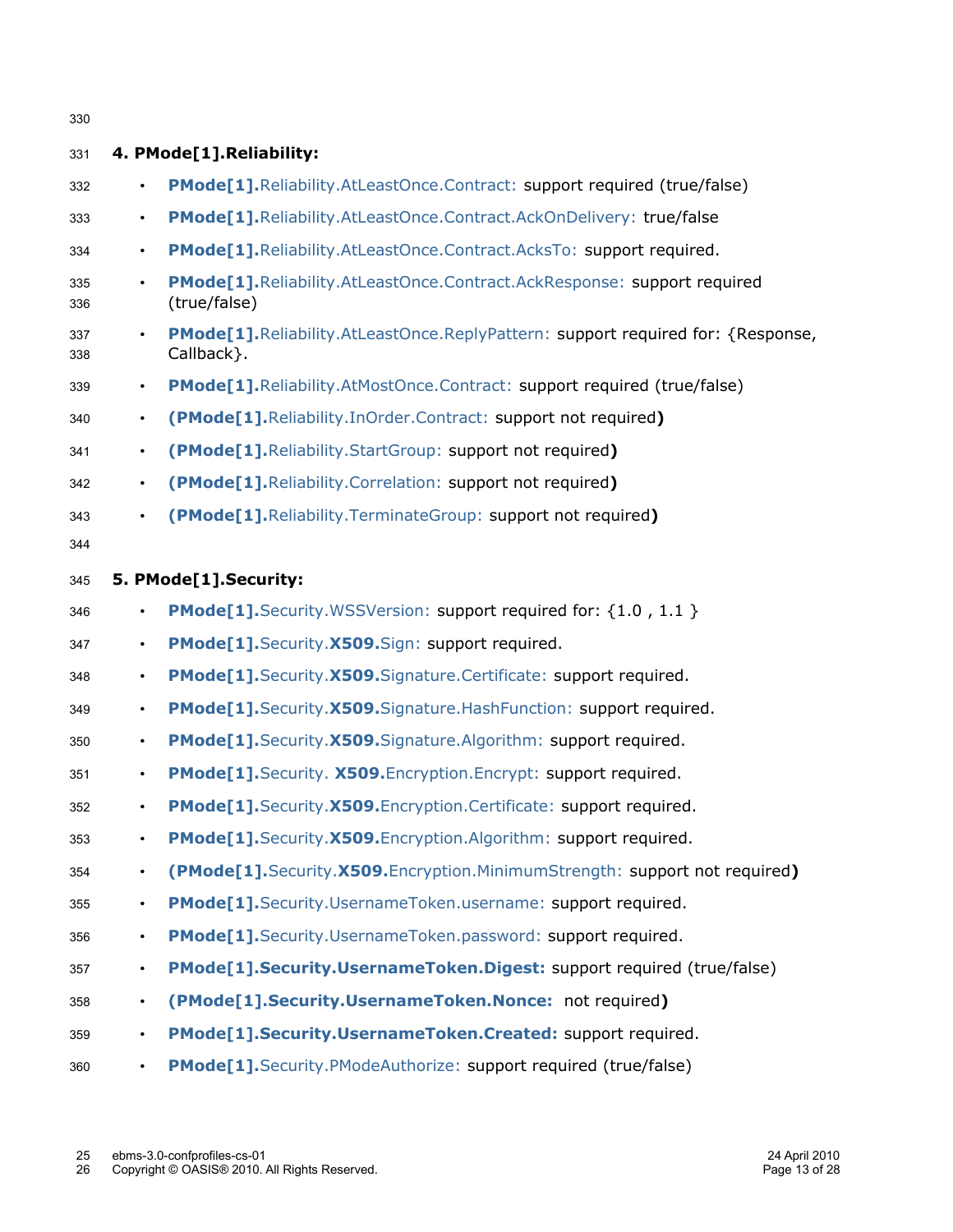- **PMode[1].**Security.SendReceipt: support required (true/false) 361
- **Pmode[1].**Security.SendReceipt.ReplyPattern: support required (both "response" and "callback")) 362 363
- 364

#### **2.3 Conformance Profile: Gateway RX V3** 365

- The Gateway RX V3 is identified by the URI: 366
- http://docs.oasis-open.org/ebxml-msg/ebms/v3.0/ns/cprofiles/200707/gateway-rxv3 367
- This section identifies the requirements for conforming to this profile. 368

#### **2.3.1 Feature Set** 369

- Gateway RX V3 is equivalent to the RM V3 conformance profile feature-wise. 370
- The only difference is about the way messaging reliability is ensured. This profile relies on WS-ReliableMessaging1.1 instead of WS-Reliability1.1. 371 372
- The feature set is therefor the same as in RM V3 except for the last table row: 373
- 374

| Conformance<br>Profile:              | <b>Profile summary: &lt; "Sending+Receiving" / "gateway-rxv3" /</b><br>Level 1 / HTTP1.1 + SOAP 1.2 + WSS1.1 + WS-ReliableMessaging1.1 > |
|--------------------------------------|------------------------------------------------------------------------------------------------------------------------------------------|
| Gateway RX V3                        |                                                                                                                                          |
| <b>Functional</b><br><b>Aspects</b>  | <b>Profile Feature Set</b>                                                                                                               |
| ebMS MEP                             | [same as in Gateway RM V3]                                                                                                               |
| Reliability                          | [same as in Gateway RM V3, except for the following feature:]                                                                            |
|                                      | No support required for Acknowledgments on delivery (supports P-Mode<br>with Reliability.AtLeastOnce.Contract.AckOnDelivery="false")     |
| Security                             | [same as in Gateway RM V3]                                                                                                               |
| Error generation<br>and reporting    | [same as in Gateway RM V3]                                                                                                               |
| <b>Message Partition</b><br>Channels | [same as in Gateway RM V3]                                                                                                               |
| Message<br>packaging                 | [same as in Gateway RM V3]                                                                                                               |
| Interoperability                     | <b>Transport: HTTP 1.1</b>                                                                                                               |
| Parameters                           | <b>SOAP version: 1.2</b>                                                                                                                 |
|                                      | Reliability Specification: WS-ReliableMessaging 1.1. Only "Response" or<br>"Callback" ReplyPattern values are required to be supported.  |
|                                      | Security Specification: WSS1.0 and WSS 1.1.                                                                                              |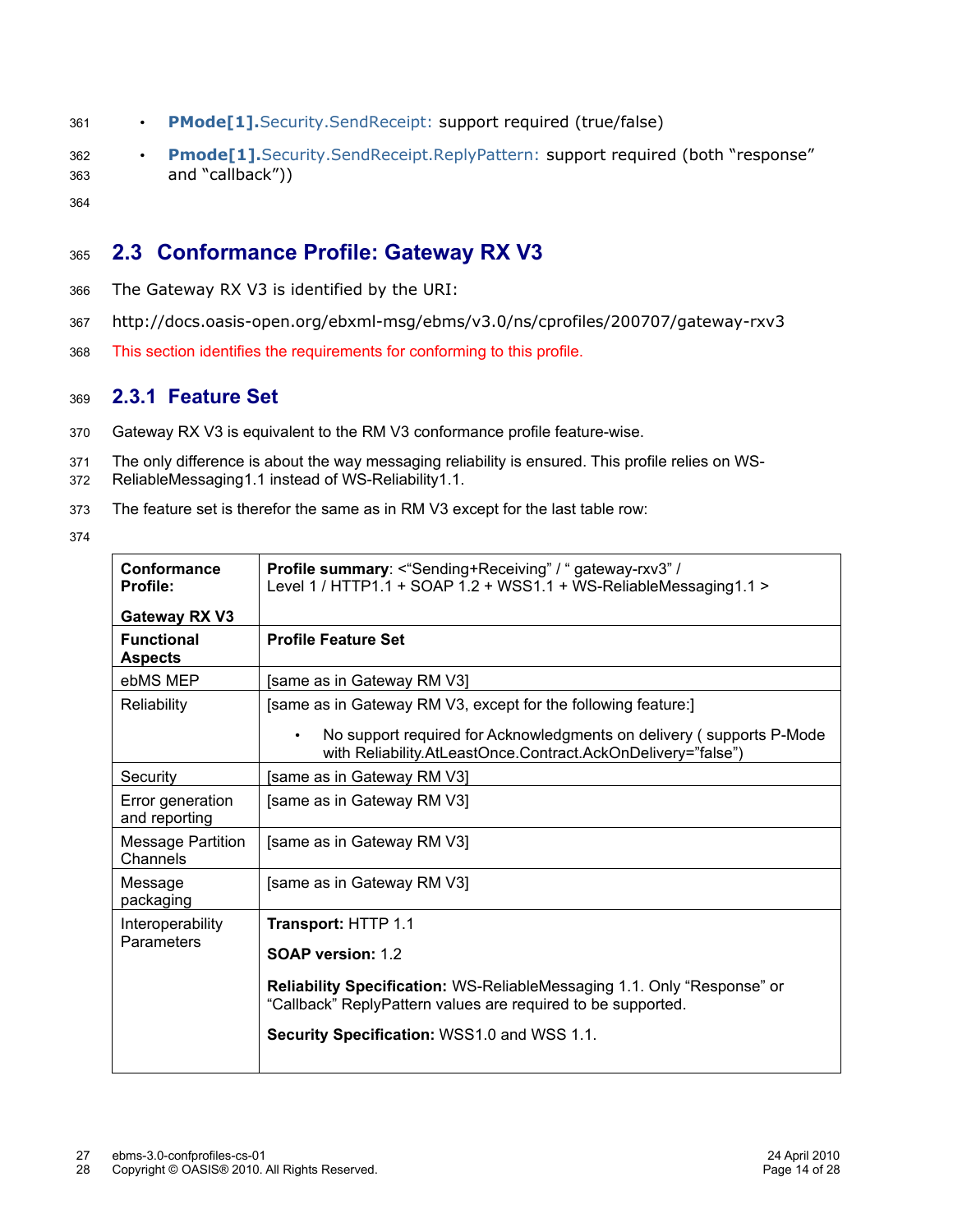#### **2.3.2 WS-I Conformance Requirements** 375

The Web-Services Interoperability consortium has defined guidelines for interoperability of SOAP messaging implementations. In order to ensure interoperability across different SOAP stacks, MIME and HTTP implementations, this conformance profile requires compliance with the following WS-I profiles. 376 377 378

- Basic Security Profile (BSP) 1.1 [WSIBSP11] 379
- Attachment Profile (AP) 1.0, [WSIAP10] with regard to the use of MIME and SwA. 380

Note: the above WS-I profiles must be complied with within the scope of features exhibited by the Gateway RX V3 ebMS conformance profile. For example, since only SOAP 1.2 is required by Gateway RX V3, the requirements from BSP 1.1 that depend on SOAP 1.1 would not apply. Also, same observations apply to compliance to AP1.0, regarding inherited BP1.1 requirements (R2714, R1143), as in Gateway RM V3. 381 382 383 384 385

- The Gateway RX V3 may be refined in a future version to require conformance to the following WS-I profiles, once approved and published by WS-I: 386 387
- Basic Profile 2.0 388
- Reliable and Secure Profile (RSP) 1.1 389

#### **2.3.3 Processing Mode Parameters** 390

- The P-Mode parameters to be supported are same as in Gateway RM V3, except for the following: 391
- **PMode[1].**Reliability.AtLeastOnce.Contract.AckOnDelivery: "false" only needs be supported. 392

#### **2.4 Conformance Profile: Gateway RM V2/3** 393

- The Gateway RM V2/3 is identified by the URI: 394
- http://docs.oasis-open.org/ebxml-msg/ebms/v3.0/ns/cprofiles/200707/gateway-rmv2v3 395
- This section identifies the requirements for conforming to this profile. 396

#### **2.4.1 Feature Set** 397

Gateway RM V2/3 is defined as an extension of RM V3. As far as V3 is concerned, the features to be supported by this conformance profile are exactly the same as in RM V3. 398 399

Regarding ebMS V2, the features to be supported for RM V2/3 are those required in the test profile: 400

*"UCC/EAN Basic Reliable ebXML Messaging v2.0"* defined in "UCC Global Interoperability Program for ebXML MS" [UCC-MS2]. RM V2/3 requires the following restrictions – or tolerates the 401 402

following relaxations – on the UCC test profile: 403

- Only the HTTP1.1 + HTTP/S protocols must be used SMTP is not part of RM V2/3. 404
- The value "signalsAndResponse" as well "responseOnly" do not need be supported for SyncReplyMode. This means that "synchronous" request-responses do not need be supported. 405 406
- The Message Services (Ping, Status) tests H as defined in the above UCC test profile, do not need be supported. 407 408
- The following capabilities, already optional in the UCC test profile, do not need be supported: Encrypted File Transfer (Test G), Other Languages (Test I). 409 410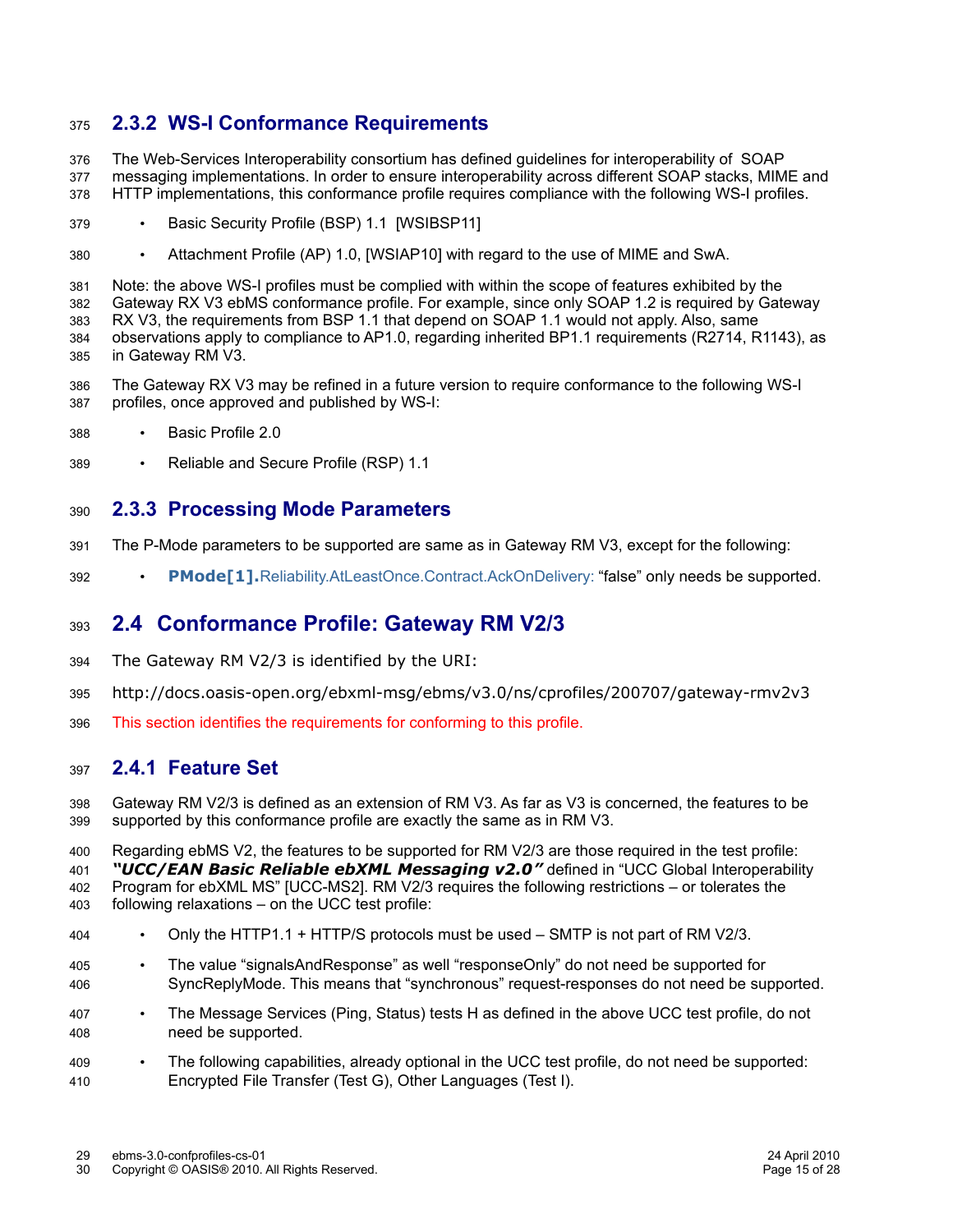- NOTE: An additional row has been added to the table: "portability parameters", which associates a 411
- particular processing mode (P-Mode in V3) representation with the profile so that implementations 412
- supporting this profile can process the same processing mode representation. 413
- 414

| Conformance<br>Profile:             | Profile summary: <"Sending+Receiving" / "gateway-rmv2v3" /<br>Level 1 / HTTP1.1 + SOAP 1.2 + WSS1.1 + WS-Reliability 1.1 > + |
|-------------------------------------|------------------------------------------------------------------------------------------------------------------------------|
| <b>Gateway RM</b><br>V2/3           | < "Sending+Receiving" / UCC-EAN V2 handler / Level 1 / HTTP1.1>                                                              |
| <b>Functional</b><br><b>Aspects</b> | Profile Feature Set for ebMS V2 (to add to those for V3 in RM V3)                                                            |
| EbMS V2 MEP                         | Support for the following MEPs (in either Sender or Receiver role) is REQUIRED:                                              |
|                                     | One-way / Push, defined as exchanges controlled by SyncReplyMode<br>values: "mshSignalsOnly", "signalsOnly" or "none".       |
| V2 Reliability                      | Support for reliable messaging, as specified in UCC test profile under Test E and<br>Test J, is REQUIRED:                    |
|                                     | Test E Acknowledgments                                                                                                       |
|                                     | E1. Unsigned Data/Unsigned Ack                                                                                               |
|                                     | E2. Unsigned Data/Signed Ack                                                                                                 |
|                                     | E3. Signed Data/Unsigned Ack                                                                                                 |
|                                     | E4. Signed Data/Signed Ack                                                                                                   |
|                                     | E5. Signed Data/Signed Ack Secure Channel                                                                                    |
|                                     |                                                                                                                              |
|                                     | Test J<br>Single-Hop Reliable Messaging                                                                                      |
|                                     | J1. Once and Only Once Profile - Successful Retries, RetryInterval                                                           |
|                                     | J2. Duplicate Detection - Original Acknowledgement to Duplicate Request                                                      |
|                                     | J3. Delivery Failure Notification                                                                                            |
|                                     | J4. Long Running Conversation                                                                                                |
| V2 Security                         | Support for secure messaging, as specified by UCC test profile under Test A, Test<br>B and Test D, is REQUIRED:              |
|                                     | Test A Certificate Exchange                                                                                                  |
|                                     | A1. Personal Certificate                                                                                                     |
|                                     |                                                                                                                              |
|                                     | Test B Simple Data Transfer                                                                                                  |
|                                     | B2. HTTP/S Data Transfer                                                                                                     |
|                                     |                                                                                                                              |
|                                     | Test D Data Security                                                                                                         |
|                                     | D1. Signed Data                                                                                                              |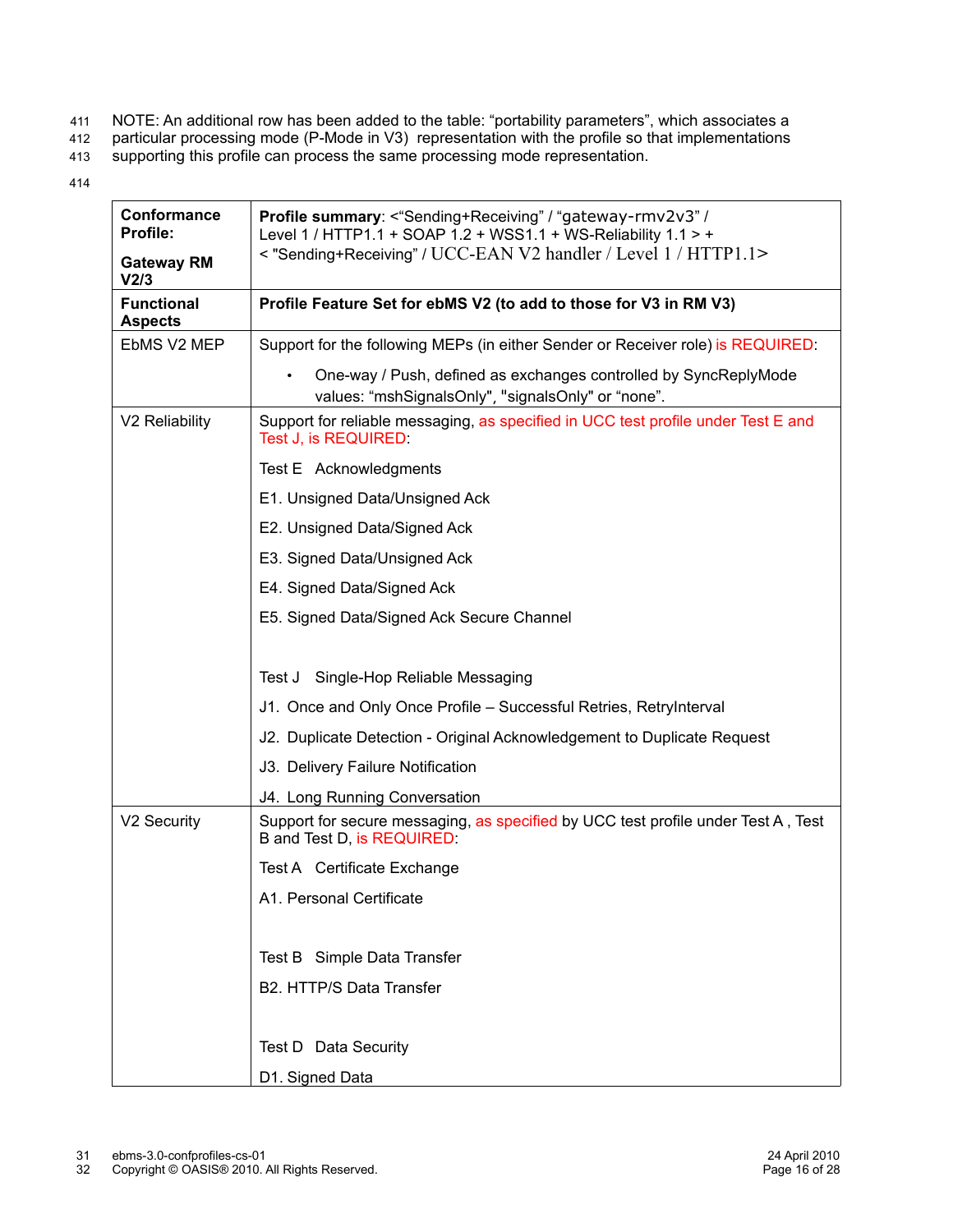|                                                  | D2. Signed Data Secure Channel (HTTP/S)                                                                                         |  |  |  |
|--------------------------------------------------|---------------------------------------------------------------------------------------------------------------------------------|--|--|--|
|                                                  | D3. Client Authentication - Signed Data Secure Channel (HTTP/S)                                                                 |  |  |  |
| V <sub>2</sub> Error<br>generation and           | Support for error handling, as specified by UCC test profile under Test K, is<br><b>REQUIRED</b>                                |  |  |  |
| reporting                                        | Test K Error Handling                                                                                                           |  |  |  |
|                                                  | K1. SOAP: Fault                                                                                                                 |  |  |  |
|                                                  | K2. ValueNotRecognized                                                                                                          |  |  |  |
|                                                  | K3. NotSupported                                                                                                                |  |  |  |
|                                                  | K4. Inconsistent Sync                                                                                                           |  |  |  |
|                                                  | K5. Inconsistent Signature                                                                                                      |  |  |  |
|                                                  | K6. Inconsistent Acknowledgment Signature                                                                                       |  |  |  |
|                                                  | K7. SecurityFailure                                                                                                             |  |  |  |
|                                                  | K8. TimeToLiveExpired                                                                                                           |  |  |  |
|                                                  | K <sub>10</sub> .<br>MessageHeader format                                                                                       |  |  |  |
|                                                  | K11.<br>Missing Payload                                                                                                         |  |  |  |
| V2 Message<br>Partition<br>Channels              | Not applicable.                                                                                                                 |  |  |  |
| V2 Message<br>packaging                          | Support for the following packaging patterns, as specified by UCC test profile<br>under Test B, Test C and Test F, is REQUIRED: |  |  |  |
|                                                  | Test B Simple Data Transfer                                                                                                     |  |  |  |
|                                                  | <b>B1. HTTP Data Transfer</b>                                                                                                   |  |  |  |
|                                                  |                                                                                                                                 |  |  |  |
|                                                  | Test C Large File Transfer                                                                                                      |  |  |  |
|                                                  | C1. HTTP Large File Send                                                                                                        |  |  |  |
|                                                  |                                                                                                                                 |  |  |  |
|                                                  | Multiple Payload Handling<br>Test F                                                                                             |  |  |  |
|                                                  | F1. Multiple Payload Transfer - two payloads                                                                                    |  |  |  |
|                                                  | F2. Multiple Payload Transfer - five payloads                                                                                   |  |  |  |
|                                                  | F3. Multiple Payload Signed - two payloads                                                                                      |  |  |  |
|                                                  | F4. Multiple Payload Signed with Signed Acknowledgment - five payloads -<br>secure channel                                      |  |  |  |
| V <sub>2</sub><br>Interoperability<br>Parameters | Transport: HTTP 1.1 and HTTP/S                                                                                                  |  |  |  |
| V2 processing<br>mode                            | Processing mode representation: CPPA 2.0 or CPPA 1.0                                                                            |  |  |  |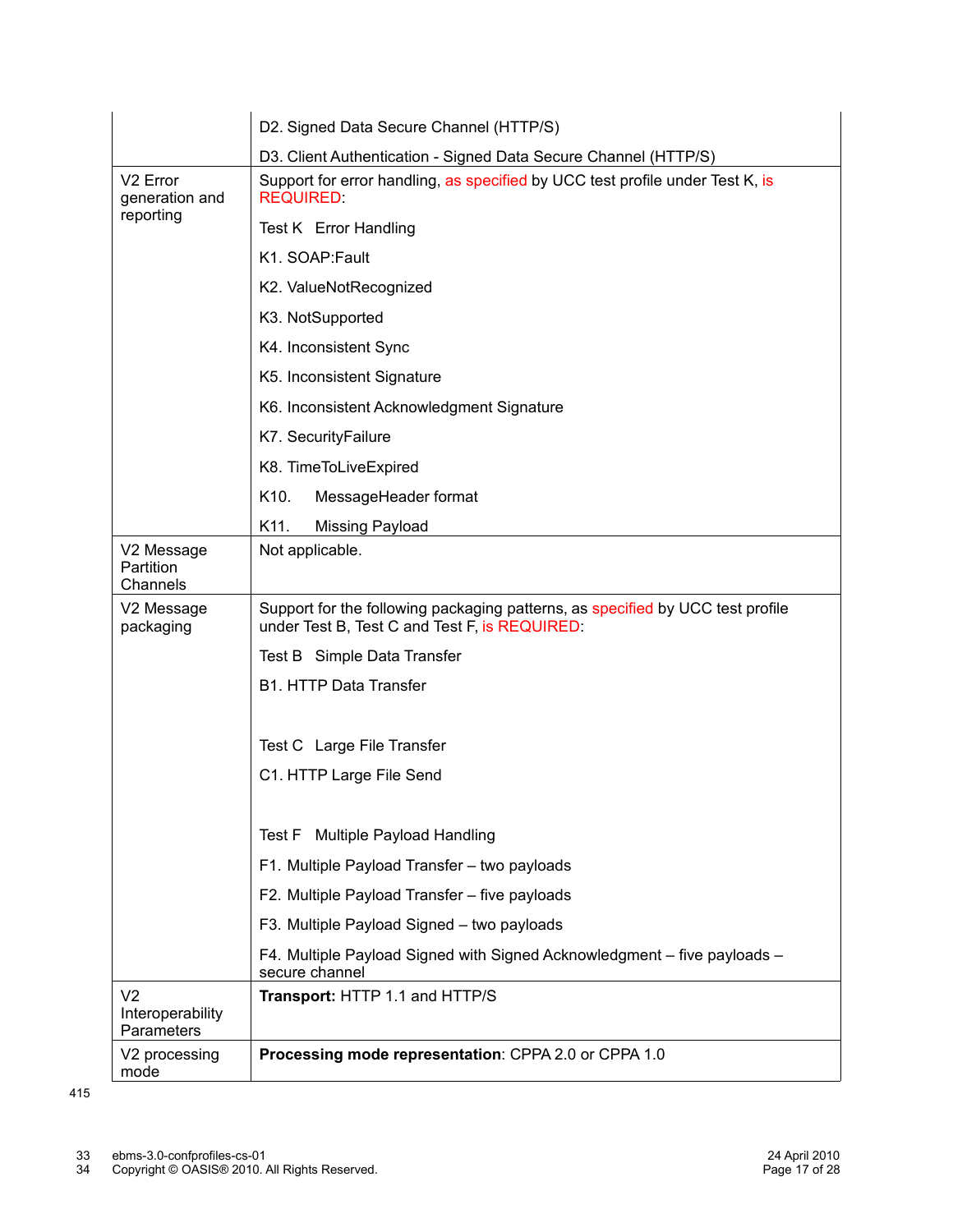- This conformance profile combines ebMS V2 and V3 in the following way: 416
- Each one of the two messaging versions is operating separately as within two separate message handlers, without any requirement for each handler to be aware of the other handler. 417 418
- The P-Mode is a notion that has been defined only for V3. This conformance profile does not define the equivalent for V2 and there is no requirement in this profile to extend it to V2. 419 420
- This conformance profile does not extend the notion of MEP as defined in V3. No MEP is defined or supported that makes use of both V2 and V3 messages. 421 422
- Message Ids must however be unique across V2 and V3. 423
- Although common header elements may be used to correlate V2 messages and V3 messages e.g. ConversationID, RefToMessageId – this conformance profile does not require a handler to support any correlation semantics across V2 and V3. A V3 message referencing a V2 message cannot be considered as part of a V3 MEP as defined in the V3 specification. 424 425 426 427

#### **2.4.2 WS-I Conformance Requirements** 428

The same compliance rules as for RM V3 apply. Only ebMS V3 messages are concerned with these rules. 429 430

#### **2.4.3 Processing Mode Parameters** 431

The P-Mode parameters to be supported for the V3 capability are same as in Gateway RM V3. 432

#### **2.5 Conformance Profile: Gateway RX V2/3** 433

- The Gateway RX V2/3 is identified by the URI: 434
- http://docs.oasis-open.org/ebxml-msg/ebms/v3.0/ns/cprofiles/200707/gateway-rxv2v3 435
- This section identifies the requirements for conforming to this profile. 436

#### **2.5.1 Feature Set** 437

- Gateway RX V2/3 is equivalent to the RX V3 conformance profile feature-wise. 438
- The only difference is about the way messaging reliability is ensured. This profile relies on WS-439
- ReliableMessaging1.1 instead of WS-Reliability1.1. The same difference in V3 feature set table between 440
- RM V3 and RX V3, applies here. The feature set for the V2 part is the same as in RM V2/3. 441
- 442

| Conformance<br><b>Profile:</b><br><b>Gateway RX</b><br>V <sub>2/3</sub> | Profile summary: <"Sending+Receiving" / " gateway-rxv2v3" /<br>Level 1 / HTTP1.1 + SOAP 1.2 + WSS1.1 + WS-ReliableMessaging $1.1 > +$<br>< "Sending+Receiving" / UCC-EAN V2 handler / Level 1 / HTTP1.1> |
|-------------------------------------------------------------------------|----------------------------------------------------------------------------------------------------------------------------------------------------------------------------------------------------------|
| <b>Functional</b><br><b>Aspects</b>                                     | <b>Profile Feature Set</b>                                                                                                                                                                               |
| V <sub>2</sub> Functional<br>Aspects (same<br>as in RM V2/3)            | (same as in RM V2/3)                                                                                                                                                                                     |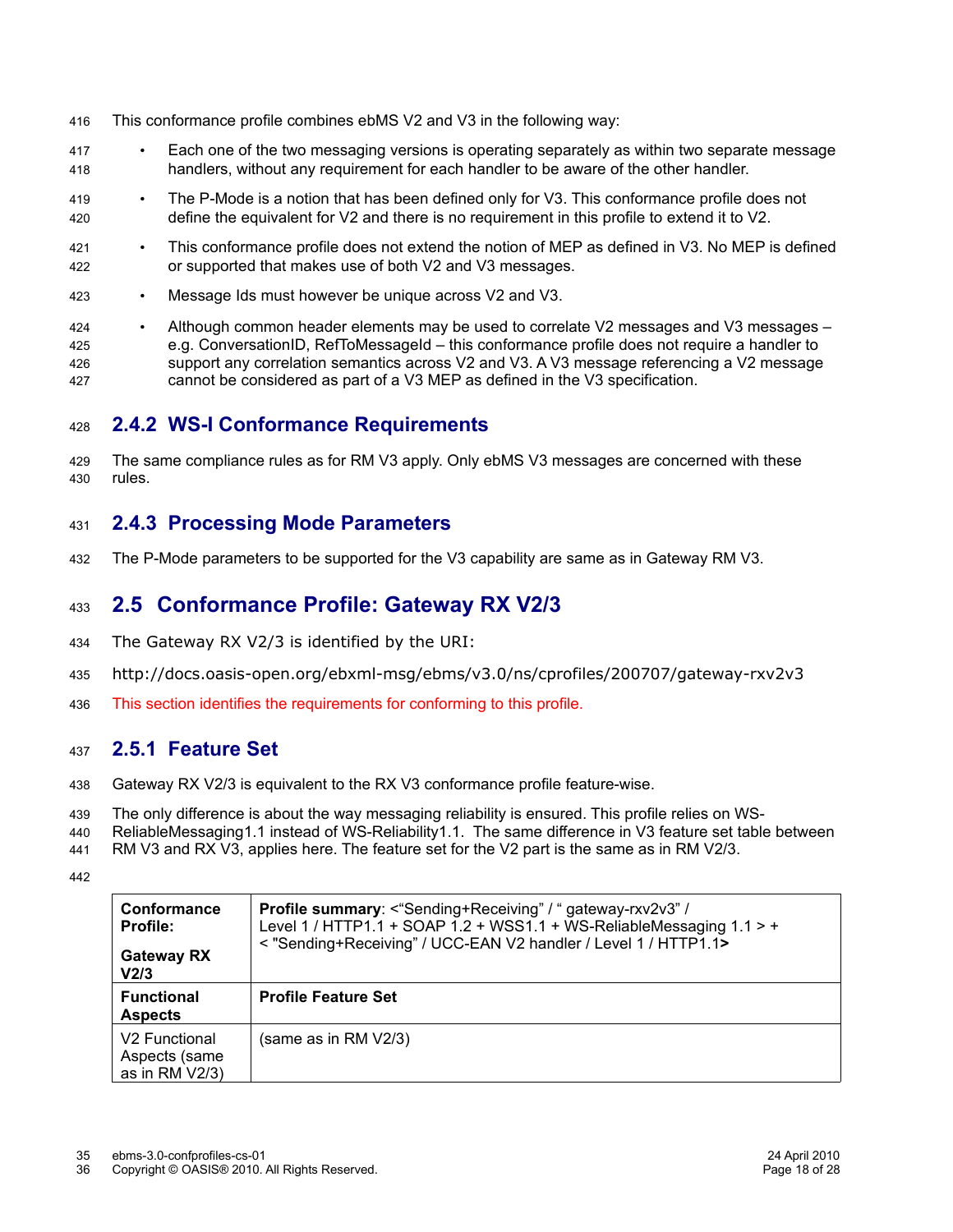| V3 Functional<br>Aspects (same<br>as in RX V3) | (same as in RX $V3$ ) |
|------------------------------------------------|-----------------------|
|------------------------------------------------|-----------------------|

443

#### **2.5.2 WS-I Conformance Requirements** 444

The same compliance rules as for RX V3 apply. Only ebMS V3 messages are concerned with these rules. 445

#### **2.5.3 Processing Mode Parameters** 446

- The P-Mode parameters to be supported for the V3 capability are same as in Gateway RM V2/3, except for the following: 447 448
- **PMode[1].**Reliability.AtLeastOnce.Contract.AckOnDelivery: "false" only needs be supported. 449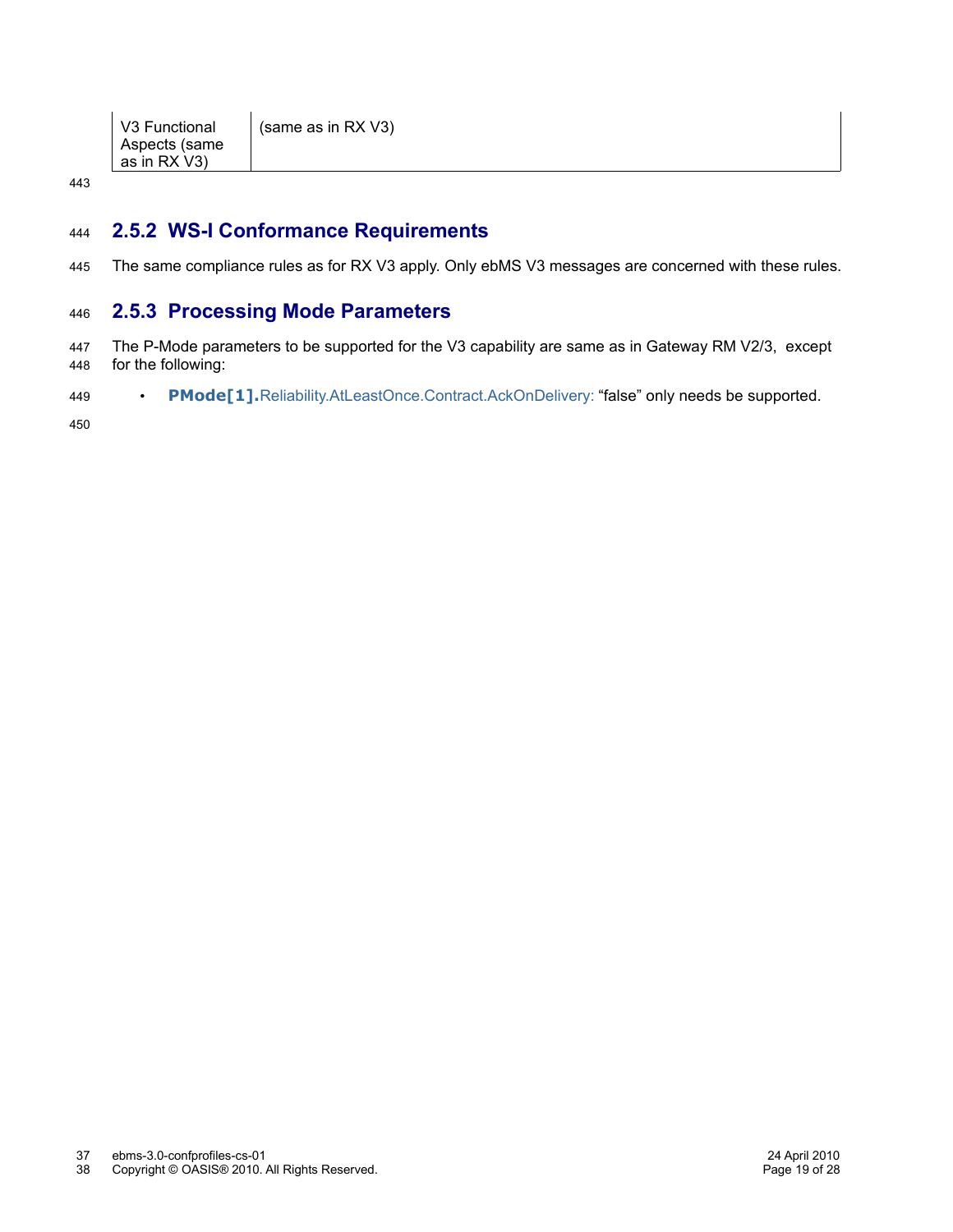# **3 Examples of Alternate Conformance Profiles** 451

#### **3.1 Purpose** 452

Some MSH implementations may have to operate under conditions where the full capabilities of the above Gateway conformance profile (G-CP) are not only unnecessary, but also not appropriate due to limited resources. In such cases, specific conformance profiles may need be defined as an alternate baseline for interoperability. Examples of such profiles (LH-CP and AM-CP) are given below. 453 454 455 456

The conformance profile below is intended to apply to messaging devices that do not have the ability to receive incoming requests (e.g. HTTP requests), due to a lack of static IP address or firewall restrictions. These message handlers also are supposed to be limited in storage capability. It is named LH-CP, meaning Light Handler. 457 458 459 460

#### **3.2 Conformance Profile: Light Handler (LH-RM CP)** 461

- The Light Handler CP is identified by the URI: 462
- http://docs.oasis-open.org/ebxml-msg/ebms/v3.0/ns/cprofiles/200707/lighthandler-rm 463
- NOTE: For consistency with the notations used in the previous Gateway conformance profiles, an alternative light handler profile using WS-ReliableMessaging instead of WS-Reliability would be named: 464 465
- http://docs.oasis-open.org/ebxml-msg/ebms/v3.0/ns/cprofiles/200707/lighthandler-rx 466
- but such profile is not defined here. 467

| <b>Conformance Profile:</b><br><b>LHRM-CP</b> | <b>Profile summary: &lt; "Sending+Receiving" / " lighthandler-rm" /</b><br>Level 1 / HTTP1.1 + SOAP 1.1 + WS-Reliability 1.1>                                                                                                                                                                                     |
|-----------------------------------------------|-------------------------------------------------------------------------------------------------------------------------------------------------------------------------------------------------------------------------------------------------------------------------------------------------------------------|
| <b>Functional Aspects</b>                     | <b>Profile Feature Set</b>                                                                                                                                                                                                                                                                                        |
| ebMS MEP                                      | Support for One-way / Push (as initiator), and One-way / Pull (as<br>initiator).                                                                                                                                                                                                                                  |
| Reliability                                   | Support for guaranteed delivery only: must be able to receive<br>reliability acks on the SOAP response to the Push, and to resend a<br>pushed message. Must be able to resend a non-acknowledged Pull<br>signal. No requirement to acknowledge a pulled message.                                                  |
| Security                                      | Support for username / password token                                                                                                                                                                                                                                                                             |
| Error reporting                               | Support for error notification to the local message producer (e.g.<br>reported failure to deliver pushed messages). Ability to report<br>message processing errors for pulled messages to the remote party<br>via Error messages (such an error may be bundled with another<br>pushed message or a Pull signal.). |
| <b>Message Partition Channels</b>             | Sending on default message partition flow channel (no support for<br>additional message partitions required.)                                                                                                                                                                                                     |
| Message packaging                             | No support for attachments required $-$ i.e. the payload will use the<br>SOAP body-, no support for MessageProperties required.                                                                                                                                                                                   |
| <b>Interop Parameters</b>                     | Transport: HTTP 1.1<br><b>SOAP version: 1.1</b>                                                                                                                                                                                                                                                                   |

#### **3.2.1 Feature Set** 468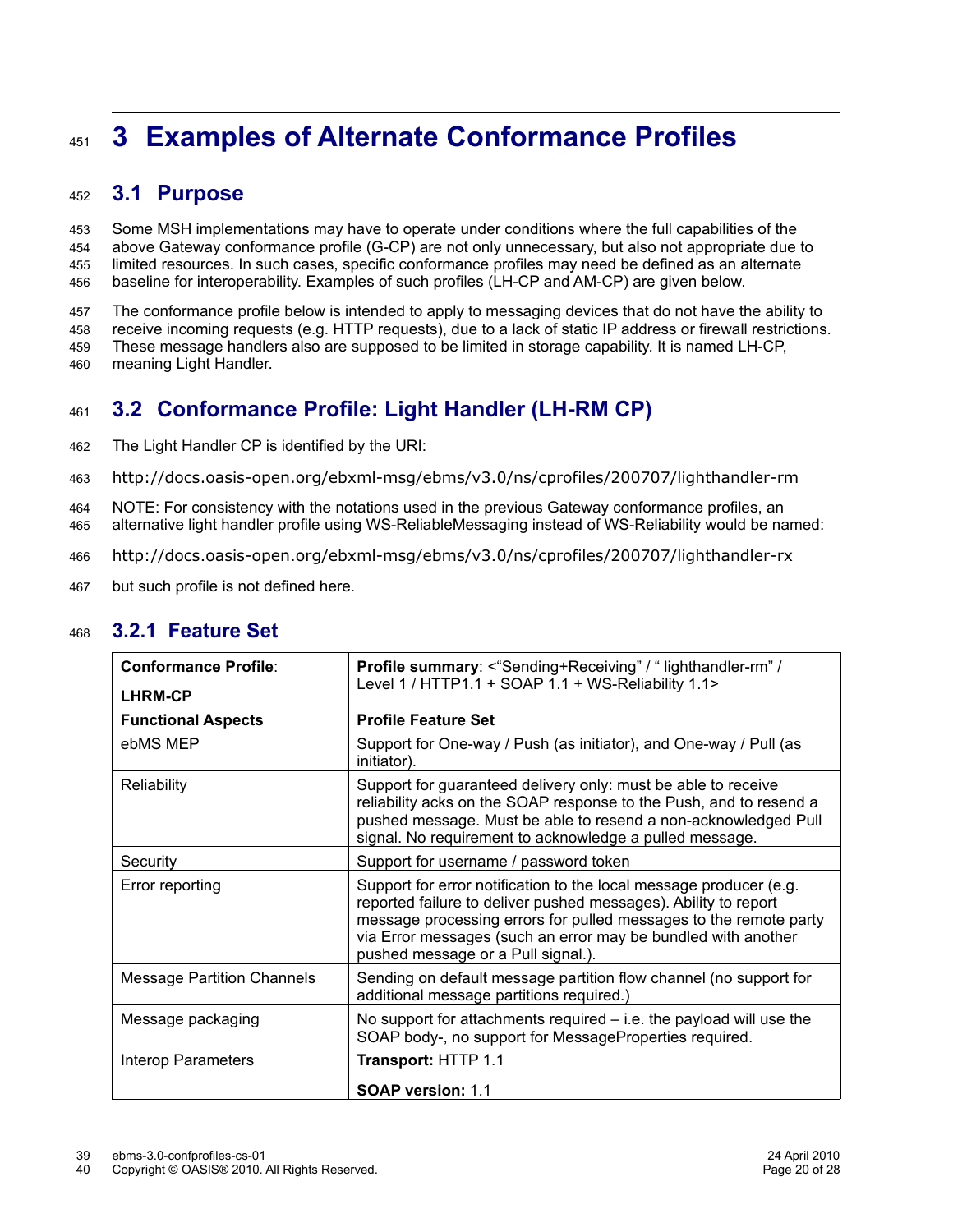|     | WSS: none                                            |
|-----|------------------------------------------------------|
|     | <b>Reliability Specification: WS-Reliability 1.1</b> |
| 469 |                                                      |

#### **3.2.2 WS-I Conformance Requirements** 470

- This conformance profile will require compliance with the following WS-I profile, once formally approved by WS-I (currently in Board approval draft status): 471 472
- Basic Profile 1.2 [WSIBP12] 473
- Note: the above WS-I profile must be complied with within the scope of features exhibited by the Light Handler ebMS conformance profile. 474 475

#### **3.3 Conformance Profile: Activity Monitor (AM-CP)** 476

- The Activity Monitor CP is identified by the URI: 477
- http://docs.oasis-open.org/ebxml-msg/ebms/v3.0/ns/cprofiles/200707/activity-monitor 478

#### **3.3.1 Feature Set** 479

- The following conformance profile is even more restricted in capability. It is intended to match the 480
- capability of a monitoring component that is supposed to only send messages (Sending role only), e.g. for 481
- some type of business activity monitoring where reliability is not required as the loss of one of some messages can be offset by subsequent messages. 482 483
- 484

| <b>Profile Feature Set</b>                                                                                                                                                                                           |
|----------------------------------------------------------------------------------------------------------------------------------------------------------------------------------------------------------------------|
|                                                                                                                                                                                                                      |
| Support for One-way / Push (initiator)                                                                                                                                                                               |
| None.                                                                                                                                                                                                                |
| none                                                                                                                                                                                                                 |
| Support for generating errors associated with sending user<br>messages, and notifying remote party via messages. Support for<br>error reporting by notifying its own party (e.g. inability to open a<br>connection). |
| default message partition channel.                                                                                                                                                                                   |
| No support for attachments required, no support for<br>MessageProperties required.                                                                                                                                   |
| Transport: HTTP 1.1<br><b>SOAP version: 1.1</b><br>WSS: none<br><b>Reliability Specification: none</b>                                                                                                               |
|                                                                                                                                                                                                                      |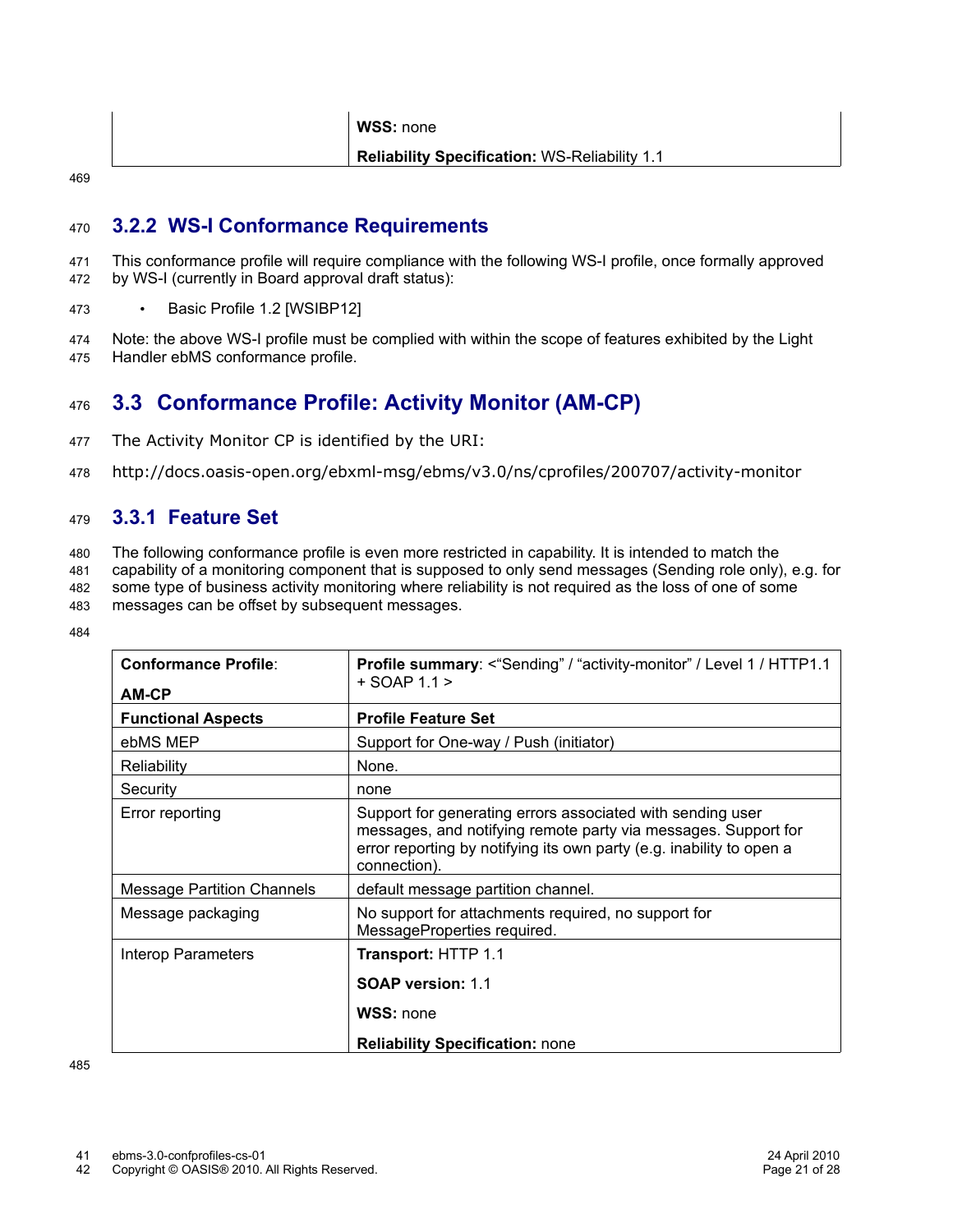#### **3.3.2 WS-I Conformance Requirements** 486

- This conformance profile requires compliance with the following WS-I profiles. 487
- Basic Profile 1.2 [WSIBP12] 488

Note: the above WS-I profile must be complied with within the scope of features exhibited by the Activity 489

Monitor conformance profile. 490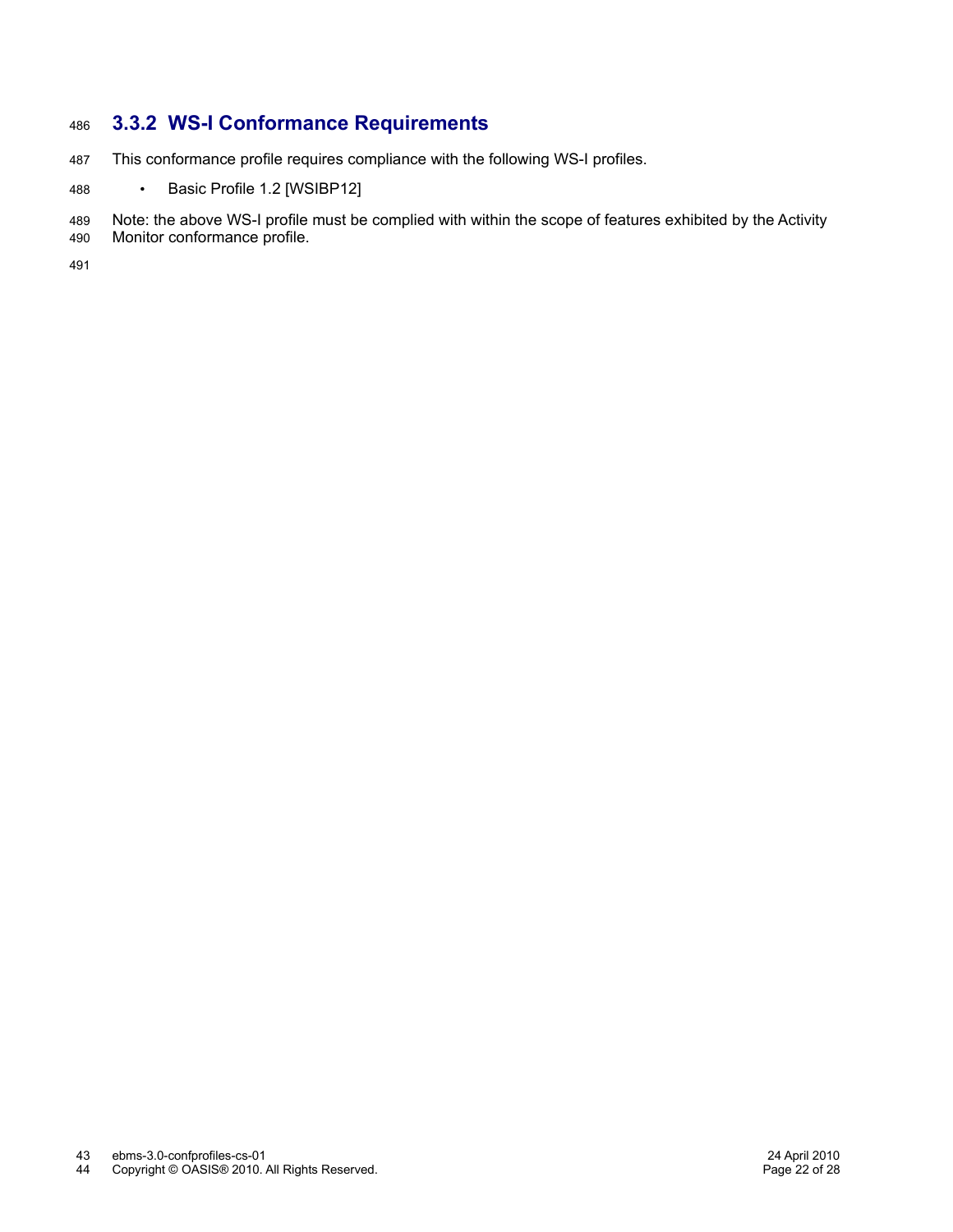### **4 Conformance Clauses** 492

#### **4.1 Gateway RM V3 Conformance Clause** 493

- In order to conform to the **Gateway RM V3** Profile, an implementation must comply with all normative statements and requirements in Section 2.2. 494 495
- In particular, it must: 496
- implement the set if features as required in the Feature Set table of Section 2.2.1. 497
- comply with WS-I requirements listed in Section 2.2.2. 498
- support the required PMode parameters described in Section 2.2.3. 499

500

#### **4.2 Gateway RX V3 Conformance Clause** 501

- In order to conform to the **Gateway RX V3** Profile, an implementation must comply with all normative statements and requirements in Section 2.3. 502 503
- In particular, it must: 504
- implement the set if features as required in the Feature Set table of Section 2.3.1. 505
- comply with WS-I requirements listed in Section 2.3.2. 506
- support the required PMode parameters described in Section 2.3.3. 507

508

#### **4.3 Gateway RM V2/3 Conformance Clause** 509

- In order to conform to the **Gateway RM V2/3** Profile, an implementation must comply with all normative statements and requirements in Section 2.4. 510 511
- In particular, it must: 512
- implement the set if features as required in the Feature Set table of Section 2.4.1. 513
- comply with WS-I requirements listed in Section 2.4.2. 514
- support the required PMode parameters described in Section 2.4.3. 515

516

#### **4.4 Gateway RX V2/3 Conformance Clause** 517

- In order to conform to the **Gateway RX V2/3** Profile, an implementation must comply with all normative statements and requirements in Section 2.5. 518 519
- In particular, it must: 520
- implement the set if features as required in the Feature Set table of Section 2.5.1. 521
- comply with WS-I requirements listed in Section 2.5.2. 522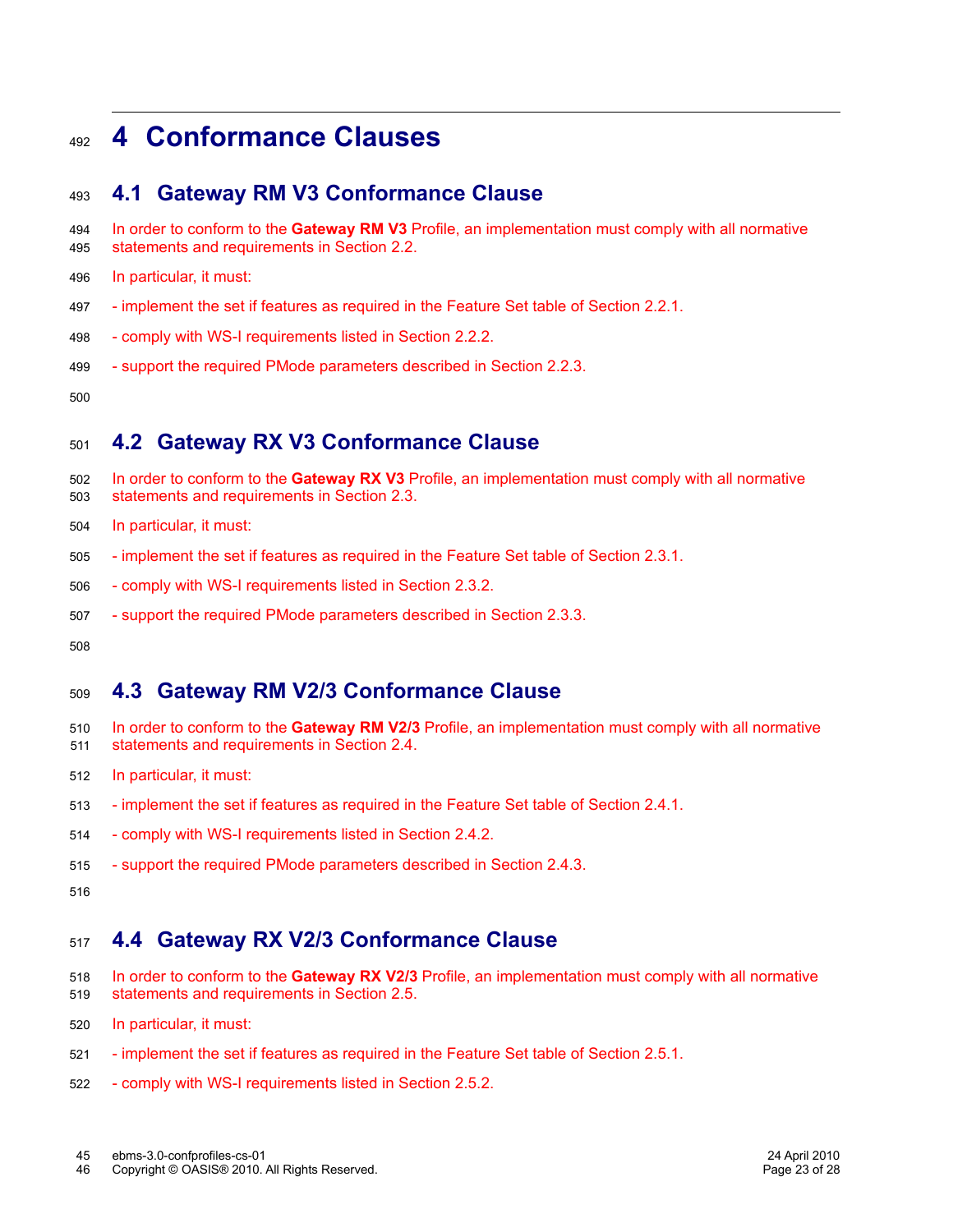- support the required PMode parameters described in Section 2.5.3. 523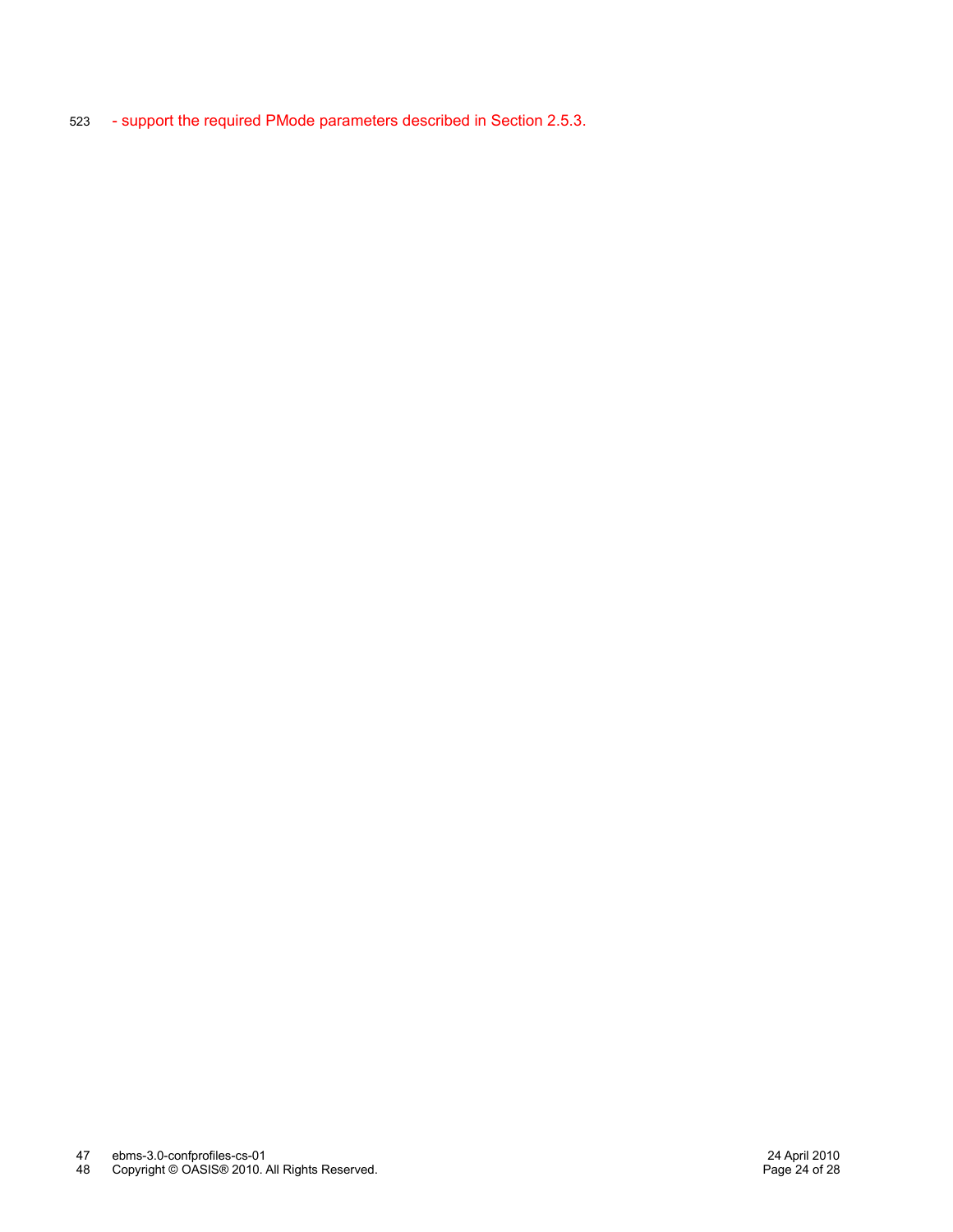# **Appendix A Conformance Profile Template and Terminology** 524 525

In order to facilitate the definition and comparison of conformance profiles, it is recommended to use the following template for describing a conformance profile. 526 527

In each entry of this table (column 2) specify which features are REQUIRED or RECOMMENDED by this profile (this applies also to the absence of features). 528 529

| <b>Conformance Profile:</b><br>$<$ name $>$ |                                             | Profile summary: [list of:] < ebMS Role(s) / DeploymentType / Level /<br>InteroperabilityParameters> |
|---------------------------------------------|---------------------------------------------|------------------------------------------------------------------------------------------------------|
| <b>Functional Aspects</b>                   |                                             | <b>Profile Feature Set</b>                                                                           |
| ebMS MEP                                    |                                             |                                                                                                      |
| Reliability                                 |                                             |                                                                                                      |
| Security                                    |                                             |                                                                                                      |
| Error reporting                             |                                             |                                                                                                      |
| <b>Message Partition Channels</b>           |                                             |                                                                                                      |
| Message packaging                           |                                             |                                                                                                      |
| Interop.<br><b>Parameters</b>               | Transport and<br>version                    |                                                                                                      |
|                                             | SOAP version                                |                                                                                                      |
|                                             | Reliability<br>specification<br>and version |                                                                                                      |
|                                             | Security<br>specification<br>and version    |                                                                                                      |

530

Terminology: 531

A conformance profile is primarily associated with a common type of deployment or usage of an MSH 532

implementation. It identifies a set of features that must be implemented in order for an MSH to support this type of deployment. 533 534

A conformance profile for ebMS is expressed using the following terms: 535

**Role**: This property refers to any possible role a message handler could take (see Section 2 in [ebMS3], 536

which defines Sending and Receiving.) 537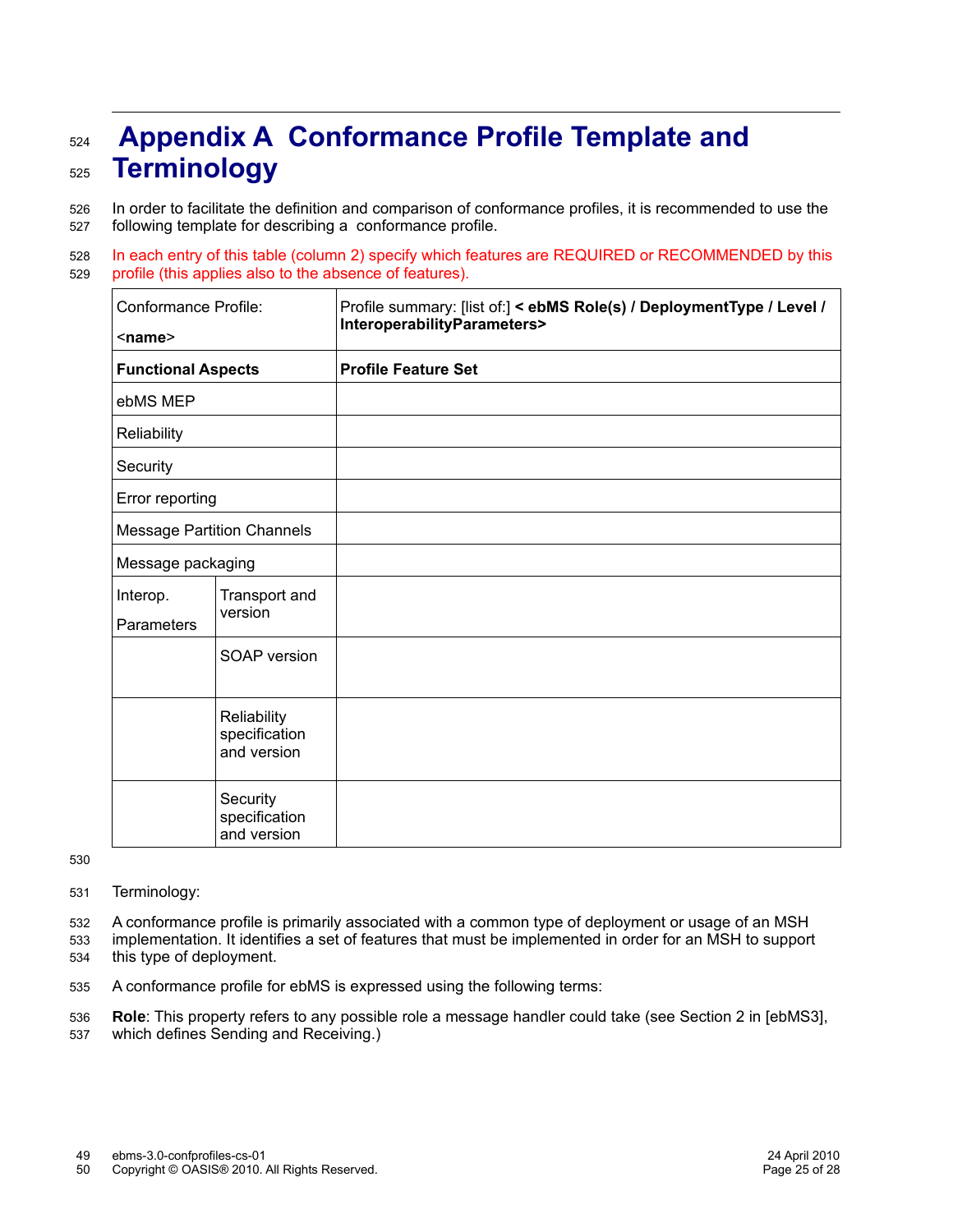**Deployment Type**: A deployment type characterizes a context in which the implementation operates and the expected functional use for this implementation. For example, the following deployment types are expected to be among the most common, nonexclusive from others: 538 539 540

- 1. "*resource-constrained handler*". This characterizes an implementation that generally is not always connected, may not be directly addressable, may have no static IP address, has limited persistent capability, and is not subject to high-volume traffic. 541 542 543
- 2. "B2B or G2G *gateway*". This characterizes an implementation that generally is acting as the gateway for an enterprise or government agency. It has a fixed address; it may have connectivity restrictions due to security; and it must support various types of connectivity with diverse partners. 544 545 546 547

**Level**: This property represents a level of capability for this conformance profile, expressed as a positive integer (starting from 1). All other properties being equal, an implementation that is conforming to a profile at level N (with N>1) is also conforming to the same profile at level N-1. 548 549 550

**Interoperability parameters**: This property is a composed property. It is a vector of parameters that must (in general) be similar pairwise between two implementations in order for them to interoperate. Three parameters are identified here, not exclusive from others. Some are only relevant to ebMS V3: 551 552 553

- 1. The transport protocol supported, for which a non-exhaustive list of values is: HTTP, SMTP, HTTPS. 554 555
- 2. SOAP version: either SOAP 1.1 or SOAP 1.2. 556
- 3. The reliability specification supported, either WS-Reliability or WS-ReliableMessaging. 557

**Conformance Profile**: A conformance profile is then fully identified by one or more quadruples of the form: < Role / DeploymentType / Level / InteropParameters>, or <R / D / L / P>, which is called the *profile summary*. 558 559 560

**Functional Aspect**: A conformance profile will impose specific requirements on different aspects of the specification, that are called here functional aspects. A set of (non-exhaustive) functional aspects is: 561 562

Message Exchage Patterns, Error Reporting, Reliability, Security, Message Partition Flows, Message Packaging, Transport. 563 564

**Profile Feature Set**: The set of specification requirements associated with a conformance profile. This set is partitioned using the functional aspects listed for the specification: it can be expressed as a list of functional aspects, annotated with the required features of each aspect. 565 566 567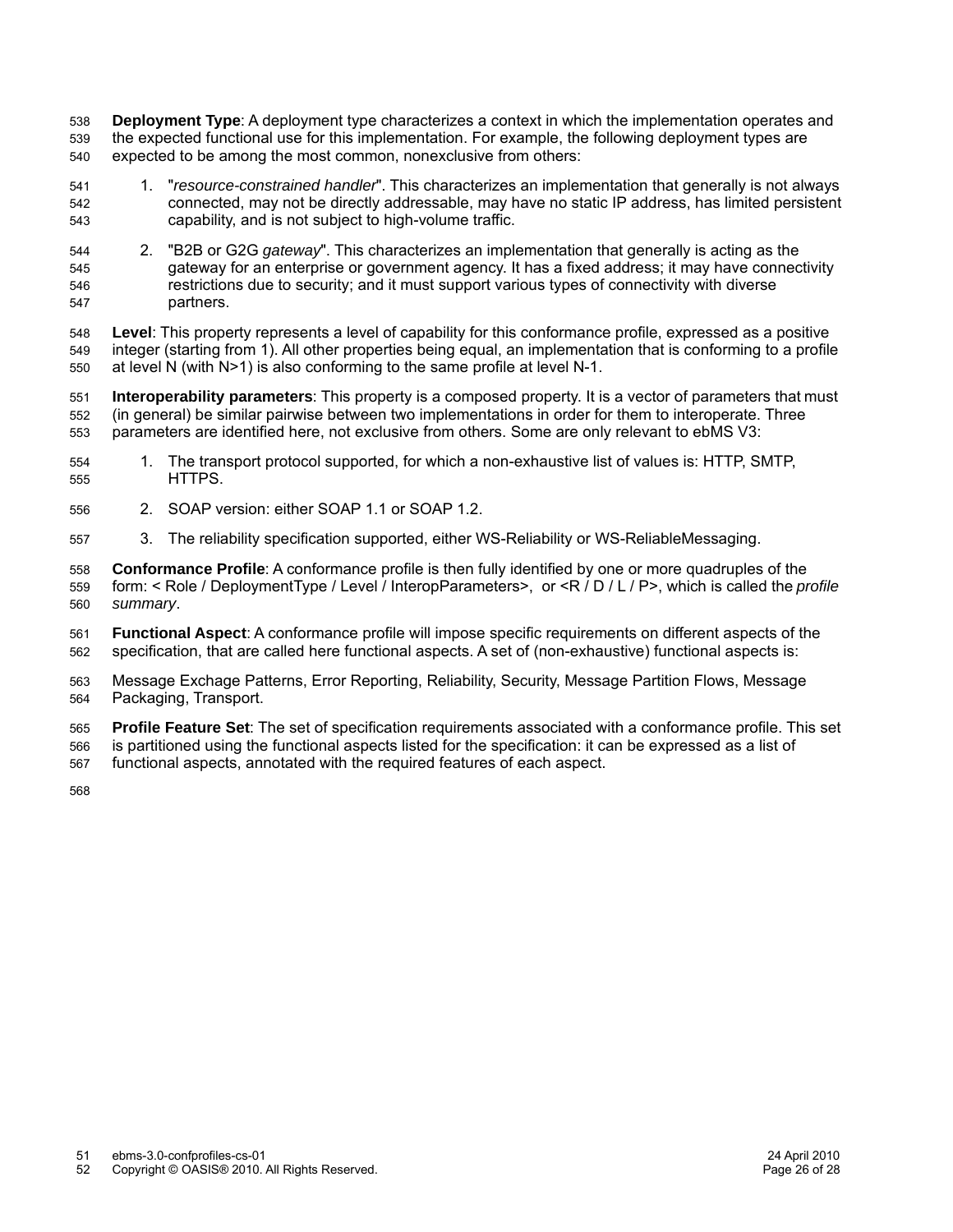# **Appendix B Acknowledgments** 569

The following individuals have participated in the creation of this specification and are gratefully acknowledged. 570 571

#### **Participants:** 572

- Jacques Durand, Fujitsu Software [<jdurand@us.fujitsu.com>](mailto:jdurand@us.fujitsu.com) 573
- Ric Emery, Axway Inc. [<remery@us.axway.com>](mailto:remery@us.axway.com) 574
- Kazunori Iwasa, Fujitsu Limited [<kiwasa@jp.fujitsu.com>](mailto:kiwasa@jp.fujitsu.com) 575
- Ian Jones, British Telecommunications plc [<ian.c.jones@bt.com>](mailto:ian.c.jones@bt.com) 576
- Dale Moberg, Axway Inc. < dmoberg@us.axway.com> 577